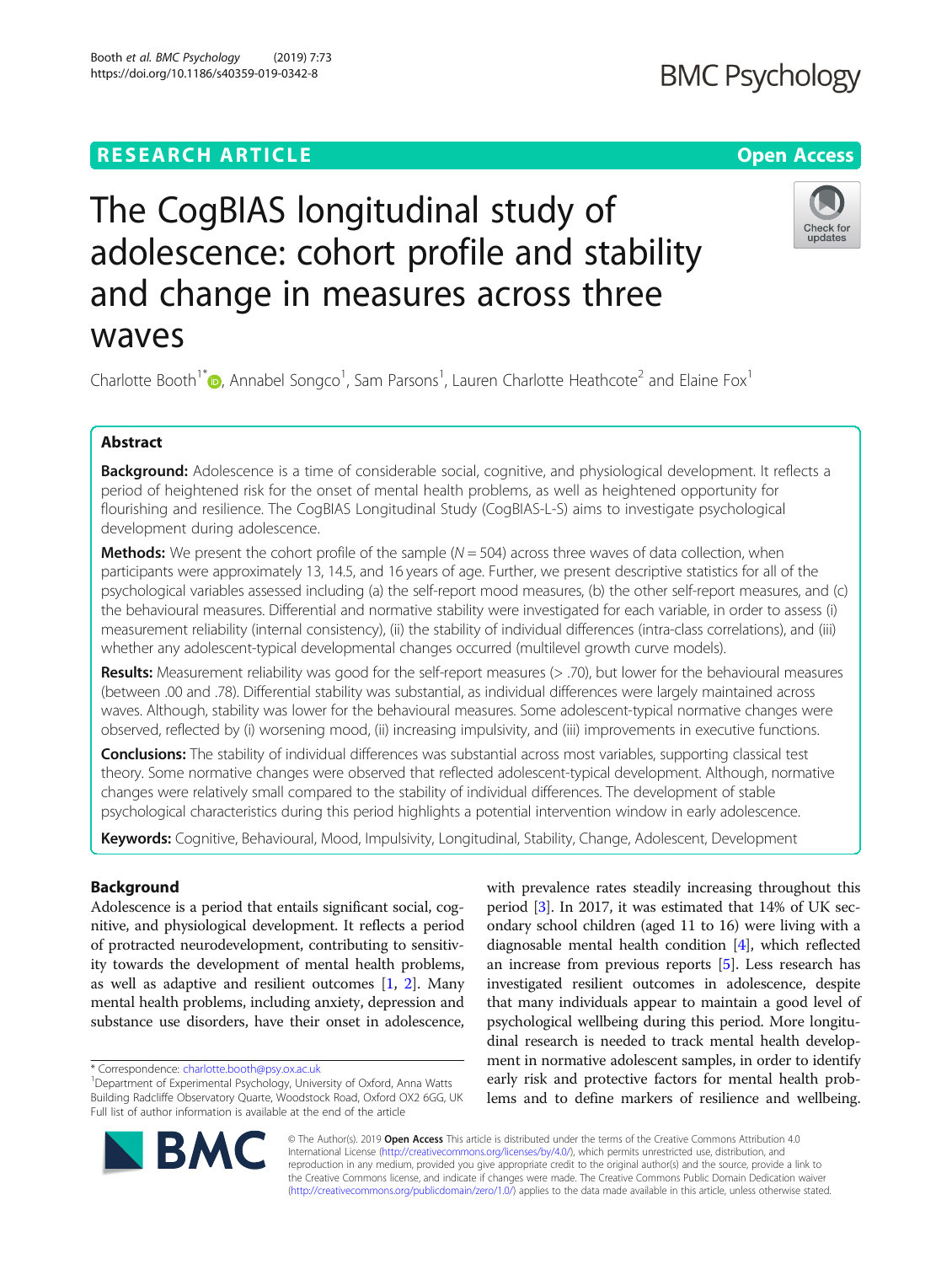The CogBIAS Longitudinal Study (CogBIAS-L-S) collected psychological data from a normative UK sample of adolescents ( $N = 504$ ), at three time points across secondary school. The current paper is descriptive in nature, presenting the cohort profile and descriptive statistics for all of the psychological variables assessed. Predictive associations between specific variables will be addressed in future papers.

Theories of adolescent development are rooted within a biopsychosocial framework. The brain undergoes protracted development during adolescence, reflected by cortical thinning and myelin synthesis throughout many regions [\[6](#page-18-0)]. Neurodevelopmental changes are thought to occur nonlinearly, with particular protracted maturation of prefrontal regions, in comparison to subcortical limbic systems [\[2](#page-18-0)]. This dual-systems developmental model has been linked to adolescent-typical behaviour, such as increasing levels of impulsivity and risk-taking [\[7,](#page-18-0) [8\]](#page-18-0). Changes in the limbic system have been linked to altered decision-making, heightened emotional responding and increased risk-taking, while protracted myelin synthesis in the pre-frontal cortex has been linked to improvements in executive functions [\[9](#page-18-0)]. Executive functions, such as attention control, cognitive flexibility, and information processing, show considerable improvement throughout childhood and adolescence, peaking at around 15 years of age [\[10](#page-18-0), [11\]](#page-18-0). Adolescence is also characterised by changes in environmental processing, as adolescents become more susceptible to social input [\[12\]](#page-18-0). For example, early adolescents (aged 12 to 14 years) have been shown to be more socially influenced by their peers than by adults [\[13](#page-18-0)]. This effect is not typically found in any other age group, including older adolescents (aged 15 to 18 years), suggesting that young adolescents are particularly influenced by their peers. These factors contribute to the understanding of adolescence as a period of increased prosocial, as well as antisocial behaviour [\[14\]](#page-18-0).

Adolescence also reflects a period of substantial emotional development. Adolescents are at increased risk for developing mood disorders, which has been linked to heightened levels of emotional reactivity and stress [\[15](#page-18-0)]. Many social, cognitive, and physiological changes that take place during the secondary school period may contribute to this increased risk. More longitudinal research is needed during this period of development, to provide a better understanding of early risk and protective factors. Environmental risk factors have previously been implicated, such as peer victimisation, family discord, and stressful life events [[16](#page-18-0)–[18](#page-18-0)]. There are also likely to be multiple genes contributing to the onset of mood disorders, which are thought to interact with environmental factors to increase risk [\[19](#page-18-0)]. Recent theories of adolescent mood disorder have implicated certain cognitive styles and information processing biases as mediating mechanisms in this risk model [[20](#page-18-0), [21](#page-18-0)]. Cognitive factors, such as worry, rumination, self-esteem, and information-processing biases in attention, interpretation and memory have been suggested as important factors [[22](#page-18-0)–[24](#page-18-0)]. Most of these factors can be described as continuous bi-polar constructs, providing either risk or protective mechanisms at either end of the continuum. These factors are also regarded as transdiagnostic, as they have been shown to predict both anxiety and depression outcomes [\[20](#page-18-0)]. While previous studies have shed light on risk and protective factors, more research is needed using longitudinal designs, in order to provide a better understanding of how these mechanisms develop and work together to influence mental health during adolescence.

The primary aim of CogBIAS-L-S is to investigate risk and protective factors underlying emotional vulnerability and resilience in adolescence. A wide range of self-report and complementary behavioural measures were assessed at three time points. Many moodrelated variables were assessed, including symptoms of anxiety and depression, worry and rumination, as well as information-processing biases in attention, interpretation, and memory. A secondary aim is to investigate the development of executive functions and impulsivity-related behaviour, including risk-taking and overeating, in order to provide a more comprehensive understanding of how these behaviours develop during adolescence. Sensitivity to food cues has been used to test cognitive models of reward processing, therefore bias to approach food was investigated, together with relevant self-report measures [[25,](#page-18-0) [26\]](#page-18-0). A tertiary aim is to investigate the role of cognitive biases in the development of pain-related distress. Chronic pain impacts a quarter of young people [[27](#page-18-0)], follows a similar developmental trajectory as anxiety, and cognitive biases have been implicated in its development [[28\]](#page-18-0).

A three-wave longitudinal design was used, in order to provide a model for testing individual and sample level developmental change. Over 500 adolescents were recruited from UK secondary schools and completed the same battery of measures at each wave. Participants were first assessed near the beginning of starting secondary school and were followed for 4 years, completing the same measures every 12 to 18 months. This design was based on feasibility, in order to provide enough data to examine longitudinal stability and change across this developmental period. Saliva samples were collected at baseline and genome-wide analysis was conducted, although will be reported elsewhere. The in-depth assessment of mood and impulsivity-related variables across three waves, together with genome-wide data, provides a rich and unique dataset for examining risk and protective pathways in adolescence.

In this paper, we present the cohort profile and preliminary data on stability and change in the psychological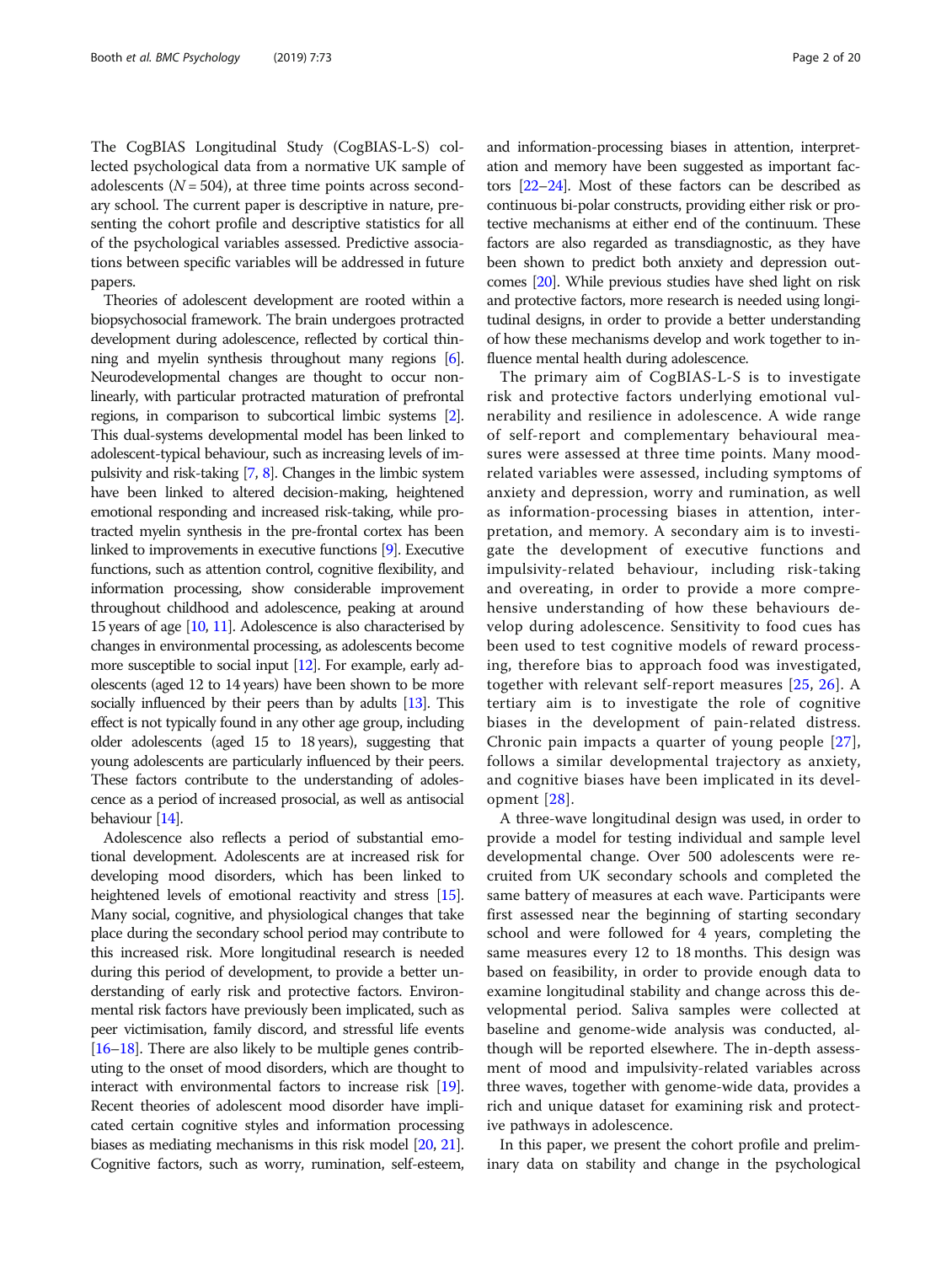variables assessed. Our aims were threefold: (i) to assess the reliability of the battery of measures, (ii) to assess the stability of each variable across waves, and (iii) to assess whether any adolescent-typical change was observed for each variable. Descriptive statistics are presented across the sample for: (a) the self-report mood measures, (b) the other self-report measures, and (c) the behavioural measures. Stability and change in the variables was investigated with multiple methods. Measurement reliability was assessed by checking internal consistency, in order to provide support for any evidence of stability and change observed. Differential (or rank-order) stability refers to whether individual differences are maintained over time, which was assessed using inter-wave reliability estimates [[29](#page-18-0)]. Normative stability refers to whether change occurs at the sample level, which was assessed using multilevel growth curve analyses [\[29,](#page-18-0) [30\]](#page-18-0). Together, these methods provide a comprehensive investigation into stability and change.

We expected to observe substantial differential stability, such that individual differences would be maintained across waves. This is in line with classical test theory, which posits that psychological characteristics are stable across time, assuming high levels of measurement reliability [\[31](#page-18-0)]. However, we are investigating a particularly transient developmental period, therefore we expected to observe some adolescent-typical changes across the sample. In particular, we anticipated to observe worsening mood outcomes, increasing levels of impulsivityrelated behaviour, as well as improvements in executive functions. Overall, we expected that differential stability would supersede normative stability, reflecting the relative strength of stability in individual differences over time.

# Method

# Participants

Participants were 504 secondary school children, sampled from nine different schools in the South of England. There were 10 different cohorts in the sample, as one school entered two consecutive year groups into the study. Twenty percent of the schools that were contacted agreed to participate. Students from an entire year group, near the beginning of their secondary school education (Years 7–9), were invited to take part. The range in school years was due to the different school types, as some started secondary school later, which is common in private schools in the UK. Parental consent and adolescent assent was received for all participants. Participants were followed up over 4 years, completing testing on three separate occasions, spaced approximately 12 to 18 months apart.

For the total sample at Wave 1, mean age was 13.4  $(SD = 0.7)$ , 55% were female, and 75% were Caucasian.

We observed an 11% drop-out rate at Wave 2  $(N =$ 450), and a 19% drop-out rate at Wave 3 ( $N = 411$ ). For the participants retained at Wave 2, mean age was 14.5  $(SD = 0.6)$ , 56% were female, and 76% were Caucasian. For the participants retained at Wave 3, mean age was 15.7 (SD = 0.6), 58% were female, and 76% were Caucasian. We inferred level of Socio-economic Status (SES) from an average score for their parent's highest level of education  $(1 = "Secondary school", 2 = "Vocational/$ technical school",  $3 =$  "Some college",  $4 =$  "Bachelor's degree", 5= "Master's degree", 6= "Doctoral degree"). Parental education has been shown to be a reliable indicator of SES, as education affects both income and occupation, whilst also being a source of parent's values and communicative styles [[32,](#page-18-0) [33](#page-18-0)]. Across the sample, the median level of parental education was 4 (Inter-quartile Range = 2). Table [1](#page-3-0) presents the sample demographics by each wave and testing cohort. Differences between the sample retained and lost were explored with independent samples t-tests at Wave 1 and Wave 3. Age, SES, cohort and ethnicity had no effect on whether participants were retained or lost. Gender did have an effect,  $t$  (502) = - 2.86,  $p$  = .004,  $d$  = .25, as more female participants were retained..

# Measures

# Self-report mood measures

Anxiety and Depression was measured with the Revised Child Anxiety and Depression Scale short form (RCADS-SF) [\[34\]](#page-19-0). The scale consists of 25 items of internalising symptoms. Respondents are asked to indicate how often each item happens to them using a 4-point scale ranging from 0 ("Never") to 3 ("Always"). Depression was assessed with 10 items (e.g., "I feel sad or empty", "Nothing is much fun anymore") and Anxiety was assessed with 15 items (e.g., "I feel scared if I have to sleep on my own", "I worry that something bad will happen to me"). Anxiety can be further broken down using subscales for Social Anxiety, Separation Anxiety, General Anxiety, Panic Disorder and Obsessive Compulsive Disorder (OCD), which are each assessed with 3 items. Item responses were summed for Anxiety and Depression, with high scores reflecting greater internalising symptoms. For the Anxiety subscales, item responses were mean score averaged, with high numbers reflecting greater anxiety symptoms.

Resilience was measured with the Connor-Davidson Re-silience Scale short form (CDR-SF) [\[35\]](#page-19-0). The scale consists of 10 items designed to measure trait resilience (e.g., "I believe I can achieve my goals even if there are obstacles"). Respondents are asked to think back over the past month and indicate whether each item applies to them, using a 5-point scale ranging from 0 ("Not true at all") to 4 ("True nearly all the time"). Items responses were summed, with high scores indicating greater Resilience.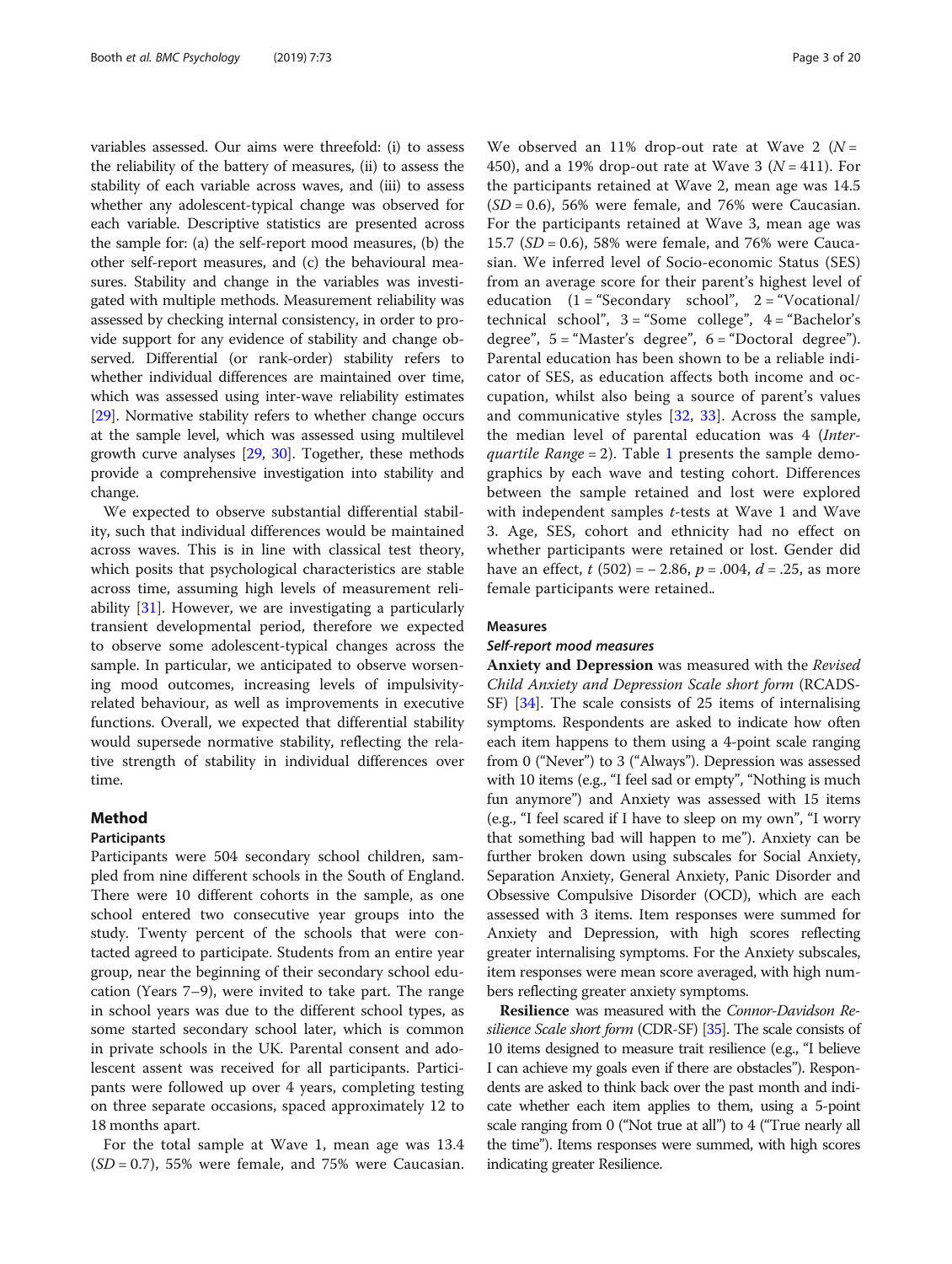| Wave 1                  |          |           |                |          |          |                |             |             |          |               |          |
|-------------------------|----------|-----------|----------------|----------|----------|----------------|-------------|-------------|----------|---------------|----------|
| Cohort                  | Total    | X1        | X <sub>2</sub> | X3       | X4       | X <sub>5</sub> | X6          | X7          | X8       | X9            | X10      |
| ${\cal N}$              | 504      | 15        | 30             | 62       | 47       | 13             | 34          | 119         | 104      | 54            | 26       |
| Mean Age (SD)           | 13.4(.7) | 12.6(.4)  | 11.7(.3)       | 13.4(.3) | 13.4(.3) | 12.2(.4)       | 12.8(.3)    | $14.0$ (.4) | 13.1(.3) | 14.3(.3)      | 13.2(.3) |
| Year group              | $7 - 9$  | $7 - 8$   | 7.             | 8        | 8        | $7 - 8$        | 8           | 9           | 8        | 9             | 8        |
| Gender (% Female)       | 55%      | 40%       | 50%            | 100%     | 100%     | 100%           | 47%         | 0%          | 100%     | 0%            | 58%      |
| Ethnicity (% Caucasian) | 75%      | 60%       | 87%            | 68%      | 72%      | 69%            | 59%         | 86%         | 69%      | 76%           | 85%      |
| SES (Median, IQR)       | 4(2)     | 4(2)      | 3(2)           | 4(2)     | 3(2)     | 4(2)           | 2(2)        | 4(1)        | 4(2)     | 4(2)          | 3(2)     |
| Wave 2                  |          |           |                |          |          |                |             |             |          |               |          |
| Cohort                  | Total    | X1        | X <sub>2</sub> | X3       | X4       | X <sub>5</sub> | X6          | X7          | X8       | X9            | X10      |
| $\mathcal N$            | 450      | 9         | 25             | 60       | 40       | 6              | 26          | 109         | 101      | 50            | 24       |
| Mean Age (SD)           | 14.5(6)  | 14.0(4)   | 13.3(.3)       | 14.5(.3) | 14.8(.3) | 13.5(.2)       | $14.0$ (.3) | $15.1$ (.4) | 14.1(.3) | 15.4(.3)      | 14.3(.3) |
| Year group              | $8 - 10$ | $8 - 9$   | 9              | 9        | 10       | $8 - 9$        | 9           | 10          | 9        | 10            | 9        |
| Gender (% Female)       | 56%      | 56%       | 52%            | 100%     | 100%     | 100%           | 42%         | 0%          | 100%     | 0%            | 58%      |
| Ethnicity (% Caucasian) | 75%      | 56%       | 84%            | 67%      | 73%      | 67%            | 65%         | 86%         | 69%      | 74%           | 42%      |
| SES (Median, IQR)       | 4(2)     | 4(2)      | 3(2)           | 4(2)     | 3(2)     | 4(2)           | 2(2)        | 4(1)        | 4(2)     | 4(2)          | 3(2)     |
| Wave 3                  |          |           |                |          |          |                |             |             |          |               |          |
| Cohort                  | Total    | X1        | X <sub>2</sub> | X3       | X4       | X5             | X6          | X7          | X8       | X9            | X10      |
| $\mathcal N$            | 411      | 8         | 22             | 62       | 37       | 12             | 12          | 92          | 92       | 50            | 24       |
| Mean Age (SD)           | 15.7(6)  | 15.3(4)   | 14.8(.3)       | 15.9(.3) | 15.8(.3) | 14.5(4)        | 15.0(.3)    | $16.0$ (.4) | 15.4(.3) | $16.1$ $(.3)$ | 15.3(.3) |
| Year group              | $9 - 11$ | $10 - 11$ | 10             | 11       | 11       | $9 - 10$       | 11          | 11          | 11       | 11            | 10       |
| Gender (% Female)       | 58%      | 50%       | 46%            | 100%     | 100%     | 100%           | 67%         | 0%          | 100%     | 0%            | 58%      |
| Ethnicity (% Caucasian) | 76%      | 63%       | 86%            | 68%      | 73%      | 75%            | 75%         | 85%         | 70%      | 74%           | 88%      |
| SES (Median, IQR)       | 4(2)     | 4(2)      | 3(2)           | 4(2)     | 3(2)     | 4(2)           | 2(2)        | 4(1)        | 4(2)     | 4(2)          | 3(2)     |

<span id="page-3-0"></span>Table 1 Sample demographics by each cohort group and wave

Note: Update from the protocol paper (Booth et al., 2017); age has now been coded to two decimal places, and SES (Socio-Economic Status) is the median of both mother and father education level; SD Standard Deviation; IQR Interquartile Range; 11% attrition at Wave 2 and 19% attrition by Wave 3

Wellbeing was measured with the Mental Health Continuum short form (MHC-SF) [[36](#page-19-0)]. Respondents are asked to indicate how often they have experienced each of 14 different items over the past month (e.g., "happy", "interested in life"), using a 6-point scale ranging from 0 ("Never") to ("Every day"). Wellbeing can be further broken down using emotional, social and psychological subscales, although these are not reported in the present analyses. Item responses were summed, with high scores indicating greater Wellbeing.

Self-esteem was measured with the Rosenberg Self-Esteem scale (RSE) [[37\]](#page-19-0). The scale consists of 10 items measuring self-worth and acceptance (e.g., "I feel that I have a number of good qualities", "On the whole I am satisfied with myself"). Respondents are asked to indicate how much they agree with each item using a 4-point scale ranging from 0 ("Strongly disagree") to 3 ("Strongly agree"). Item responses were averaged, with high scores indicating better Self-esteem.

Worry was measured with the Penn State Worry Questionnaire for Children (PSWQ-C) [\[38\]](#page-19-0). The scale consists of 14 items designed to measure the tendency

to worry in children aged 6 to 18 years old. Respondents are asked to indicate how true each item is for them (e.g., "My worries really worry me", "I know I shouldn't worry, but I just can't help it"), using a 4-point scale ranging from 0 ("Never true") to 3 ("Always true"). Item responses were averaged, with high scores reflecting a greater tendency to Worry.

Rumination was measured with the Children's Re-sponse Style Scales (CRSS) [[39\]](#page-19-0). This scale measures both Rumination (negative) and Distraction (positive), which are cognitive styles that present in response to adverse experiences. The Rumination scale consists of 10 items (e.g., "When I feel sad, I think back to other times I have felt this way") and the Distraction scale also consists of 10 items (e.g., "When I feel sad, I think about something I did a little while ago that was a lot of fun"). Respondents are asked to indicate how true each item is for them using an 11-point scale ranging from 0 ("Never") to 10 ("Always"). Item responses for each scale were averaged, with high scores reflecting a greater tendency towards Rumination and Distraction respectively.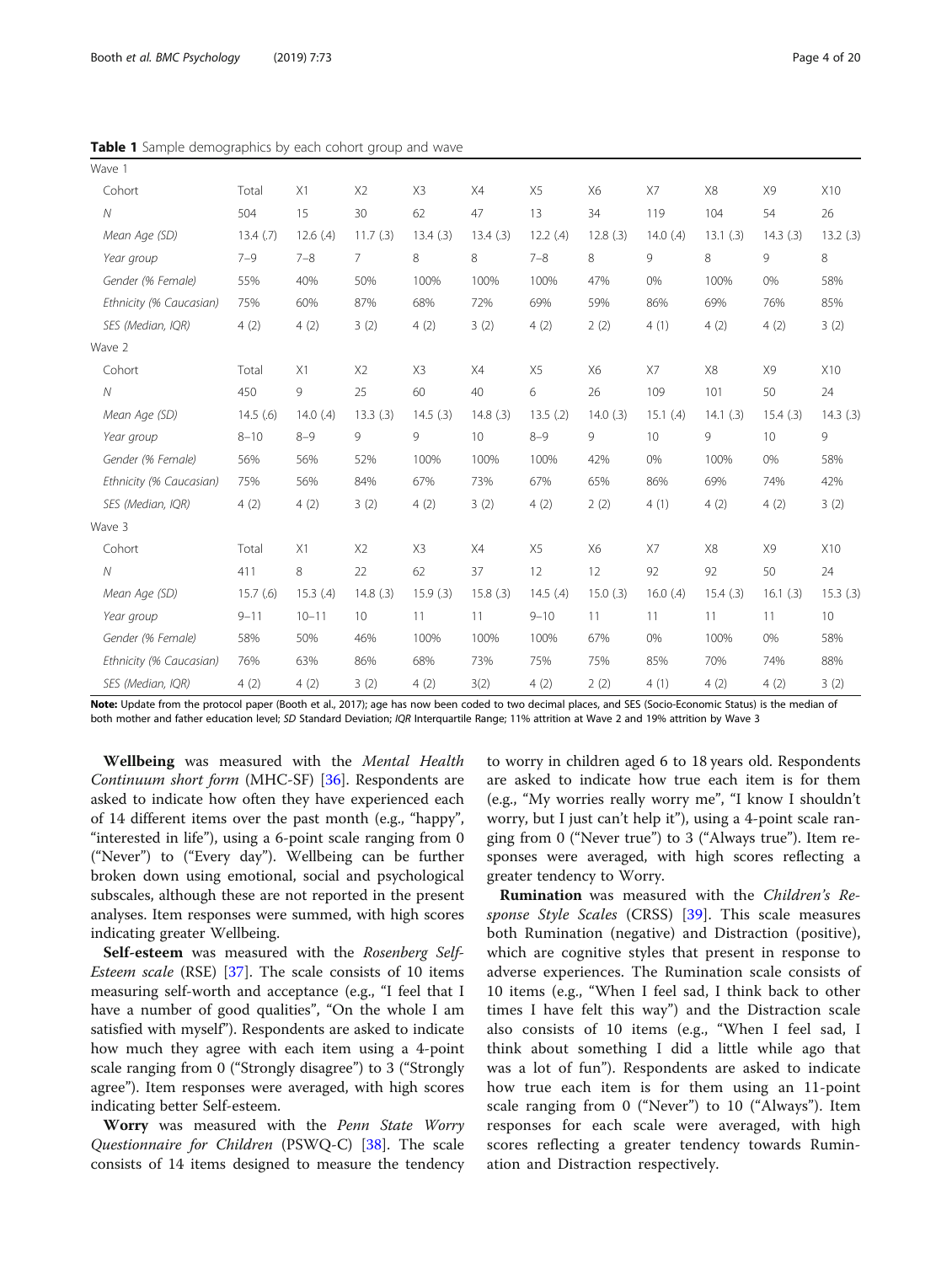## Other self-report measures

Life events were measured with the Child Adolescent Survey of Experiences (CASE)  $[40]$ . The survey consists of 38 life events, relevant to children and adolescents (e.g., "My parents split up", "I went on a special holiday"). Respondents are asked to indicate whether each particular event happened to them during the past 12 months, and if so, they are asked to rate the event using a 6-point scale  $(1 = "Really bad", 2 = "Quite bad", 3 = "A little bad", 4 = "A"$ little good",  $5 =$  "Quite good",  $6 =$  "Really good"). They are also given the option to include a further two life events, which they are asked to rate using the same scale. A score for Positive Life Events was computed as the number of events experienced and rated as either really good, quite good, or a little good by the respondent. A score for Negative Life Events was computed as the number of events experienced and rated as really bad, quite bad, or a little bad by the respondent.

Victimisation was measured with the Multidimensional Peer Victimisation Scale (MPVS) [\[41](#page-19-0)]. The scale consists of 16 items relating to bullying perpetrated by peers (e.g., "Beat me up", "Swore at me", "Tried to make friends turn against me"). Respondents are asked to indicate how often each item happened to them in the past 12 months using a 3-point scale  $(0 = "Not at all",$  $1 = "Once", 2 = "More than once"). Subscales can be$ calculated referring to physical, verbal, social and property vandalism, although for the current paper, only the total score was examined. Item responses were summed to create the total score, with high scores indicating greater levels of Victimisation.

Impulsivity was measured with the UPPS Revised Child *version* (UPPS-R-C) [[42](#page-19-0)]. It is a 32-item questionnaire measuring Lack of Premeditation (e.g., "I tend to blurt things out without thinking"), Negative Urgency (e.g., "When I feel bad, I often do things I later regret in order to feel better now"), Sensation Seeking (e.g., "I would enjoy water skiing") and Lack of Perseverance (e.g., "I tend to get things done on time"- reverse scored"). Respondents are asked to indicate how much each item describes them personally using a 4-point scale ranging from 1 ("Not at all like me") to 4 ("Very much like me"). Items corresponding to each subscale were averaged, with high numbers reflecting greater impulsivity.

Behavioural Inhibition and Activation (BIS/BAS) was measured with the BIS/BAS Scales for Children [[43](#page-19-0)]. The scale consists of 20 items in total, corresponding to BIS (e.g., "I feel pretty upset when I think that someone is angry with me"), BAS-Drive (e.g., "I do everything to get the things that I want"), BAS-Reward Responsiveness (RR: e.g., "When I am doing well at something, I like to keep doing it") and BAS-Fun Seeking (Fun: e.g., "I often do things for no other reason that they might be fun"). Respondents are asked to indicate how much they agree or

disagree with each item using a 4-point scale  $(0 = "Not" )$ true",  $1 =$  "Somewhat true",  $2 =$  "True",  $3 =$  "Very true"). Items corresponding to each component were averaged, with high numbers reflecting greater agreement.

Risk behaviour was measured with a modified version of the Risk Involvement and Perception Scales (RIPS) [[44\]](#page-19-0). We used 14 of the original 23 risky behaviours, which were deemed to be suitable for our younger UK sample, as the original scale was used in older American adolescents. Respondents were asked whether, during the past 12 months, they engaged in each of the risky behaviours (e.g., riding in a car without a seatbelt, drinking alcohol, skipping school). They were then asked to rate how bad they consider the consequences of each behaviour to be, followed by rating how good they consider the benefits of each behaviour to be, using a 9-point scale from 0 ("Not bad/good at all") to 8 ("Really bad/ good"). A score for Risk Involvement was computed as the sum of the frequency ratings. A score for Risk Perception and Benefit Perception was computed as the average of the item responses for these scales respectively.

Overeating was measured with the Three-Factor Eating Questionnaire (TFEQ-18) [[45\]](#page-19-0). The scale consists of 18 items designed to measure three eating styles, which are Cognitive Restraint (e.g., "I consciously hold back at meals in order not to gain weight"), Uncontrolled Eating (e.g., "Sometimes when I start eating, I just can't seem to stop") and Emotional Eating (e.g., "When I feel blue, I often overeat"). Respondents are asked to rate how true each item is of them using a 4-point scale  $(0 = 0$  = "Definitely false",  $1 =$  "Mostly false",  $2 =$  "Mostly true",  $3 =$  "Definitely true"). Scores for each subscale were computed by summing the relevant items, so that high scores indicated greater overeating.

Pain Catastrophising was measured with the Pain Catastrophising Scale for Children (PCS-C) [\[46](#page-19-0)]. The scale consists of 13 items designed to measure cognitions associated with the experience of pain (e.g., "When I'm in pain, I become afraid that the pain will get worse", "When I'm in pain, I become afraid that the pain will get worse"). Respondents are asked to indicate how likely they are to have these thoughts when they are experiencing pain, using a 5-point scale ranging from 0 ("Not at all") to 4 ("All the time"). Subscales can be computed for rumination, magnification and helplessness, although the current analyses were conducted on the total score. Item responses were summed, with high scores reflecting greater levels of Pain Catastrophising.

# Behavioural measures

Memory bias was assessed with a Self-Referential Encoding Task (SRET). The task consisted of three phases: an encoding phase, a distraction phase, and a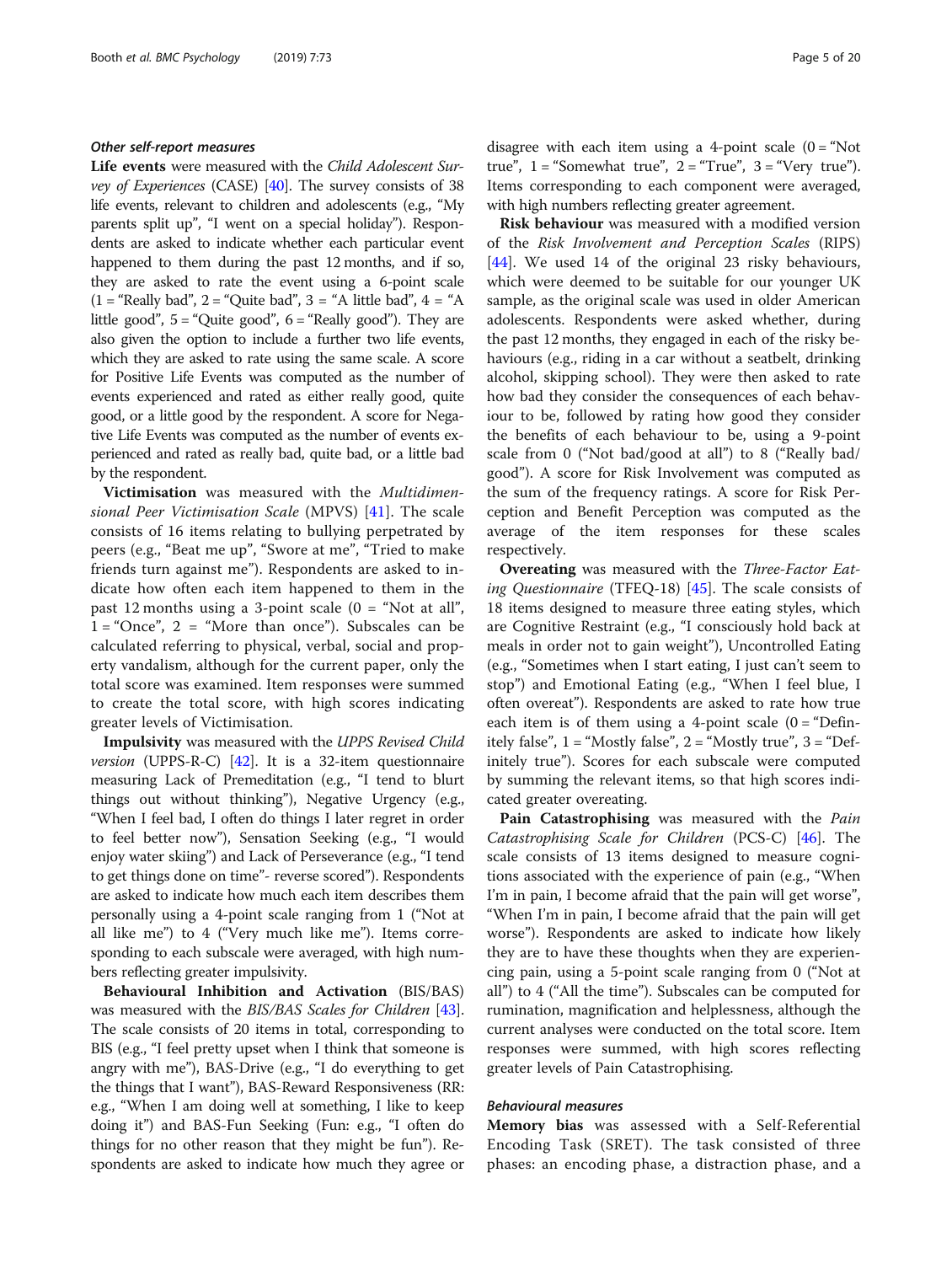surprise recall phase. In the encoding phase, participants were shown 22 positive (e.g., "cheerful", "attractive", "funny") and 22 negative (e.g., "scared", "unhappy", "boring") self-referent adjectives one at a time, in a random order, and asked to indicate whether each word described them, by pressing the "Y" or "N" keys on the keyboard. The 44-item word list had been matched for length and recognisability in adolescents in a previous study [[47](#page-19-0)]. In the distraction phase, participants were asked to complete three maths equations (e.g., "What is 2 x 3?"), one at a time, in a fixed order. Responses did not have to be correct and answers were not given. In the surprise recall phase, a large answer box was displayed on the screen and participants were asked to type as many words as they could remember, both good and bad, from the 'Describes me?' task. The phase ended after 3 mins. A score was computed for the number of negative words endorsed and recalled (Negative Recall), number of positive words endorsed and recalled (Positive Recall), as well as the total number of words endorsed and recalled (Total). Memory Bias was computed as: ((Negative Recall – Positive Recall) / Total). This created a score whereby 0 indicated no bias, negative scores indicated a more positive bias, and positive scores indicated a more negative bias. The bias score was computed in this way so that high numbers indicated increased risk for psychopathology.

Interpretation bias was measured with the Adolescent Interpretation and Belief Questionnaire (AIBQ) [[48](#page-19-0)]. In this task, participants are asked to imagine themselves in 10 different ambiguous scenarios and following each one are asked to indicate how likely each of three possible interpretations would be to pop into their mind. Five scenarios are social and five are non-social in nature. An example of a social scenario is "You've invited a group of classmates to your birthday party, but a few have not yet said if they are coming". Participants then rate how likely a negative (i.e., "They don't want to come because they don't like me"), positive (i.e., "They're definitely coming; they don't need to tell me that") and neutral (i.e., "They don't know if they can come or not") interpretation is to pop into their mind using a 5-point scale  $(1 -$  "Doesn't pop up in my mind",  $3 =$  Might pop up in my mind",  $5 =$ "Definitely pops up in my mind"). A forced choice question is shown following these ratings, asking which the most believable interpretation is, although this question is generally not used for analysis. A score for Positive Social, Negative Social, Positive Non-Social and Negative Non-Social was computed as the average of the respective items. Scores ranged from 1 to 5. A Social Interpretation Bias score (Negative Social – Positive Social) and a Non-Social Interpretation Bias score (Negative Non-Social – Positive Non-Social) was then computed in

order to create a bias score, whereby higher scores indicated greater negative interpretations for social and nonsocial situations respectively.

Attention bias was measured with a pictorial Dot-Probe task [[49\]](#page-19-0). The task consisted of three blocks, corresponding to the assessment of attentional biases to:  $(i)$ threat (i.e., angry faces),  $(ii)$  pain (i.e., pain faces), and (iii) positivity (i.e., happy faces). The faces were chosen from the STOIC faces database [[50\]](#page-19-0), which are images of faces presented in greyscale with no hair or jawline showing. Seven actors were used, eight times within each block. Pictures were  $230 \times 230$  pixels in size, presented approximately 10 degrees visual angle apart. Each block consisted of 56 trials, whereby an emotional face was paired with a neutral face (of the same actor), displayed for 500 ms. This was followed by a probe, in the centre of the space previously occupied by one of the faces. Probes were letters 'Z' and 'M', and were displayed for 3000 ms, or until a response was made. Participants were instructed to respond to the probe as fast and accurately as possible, pressing the respective 'Z' or 'M' key on the keyboard. There was an inter-trial interval of 500 ms, followed by a fixation cross for 500 ms, indicating the start of a new trial. An error message was shown following an incorrect response or following no response (i.e., slower than 3000 ms). Block order was counterbalanced and trials within each block were randomised. A rest period of 30,000 ms was given between blocks, which was indicated by a countdown timer. Practice blocks were given first responding to only the probes (8 trials), then responding to the probes behind neutral-neutral face pairings (16 trials). In experimental trials, congruent trials refer to when the probe appears behind an emotional face, and incongruent trials refer to when the probe appears behind a neutral face. There were equal numbers of congruent and incongruent trials. As standard, a bias score was computed by subtracting mean RT for congruent trials from mean RT for incongruent trials. Positive bias scores are thought to indicate emotional vigilance and negative scores are thought to reflect emotional avoidance. Incorrect trials, fast (< 200 ms), slow (> 3000 ms), and extreme responses (3 SDs from each participant's mean RT for each trial type/ emotion category respectively) were not analysed. Participants who made more than 30% errors overall were excluded. Indices were calculated for Angry Bias, Pain Bias and Happy Bias from the respective blocks.

Risk-taking was assessed with the Balloon Analogue Risk Task for Youth (BART-Y) [\[51\]](#page-19-0). The script was a modified version of the BART-Y downloaded from the Inquisit Test Library, as less trials were shown. In this task, participants are instructed to pump a computergenerated red balloon using a button displayed below the balloon, and to 'bank' the points gained from each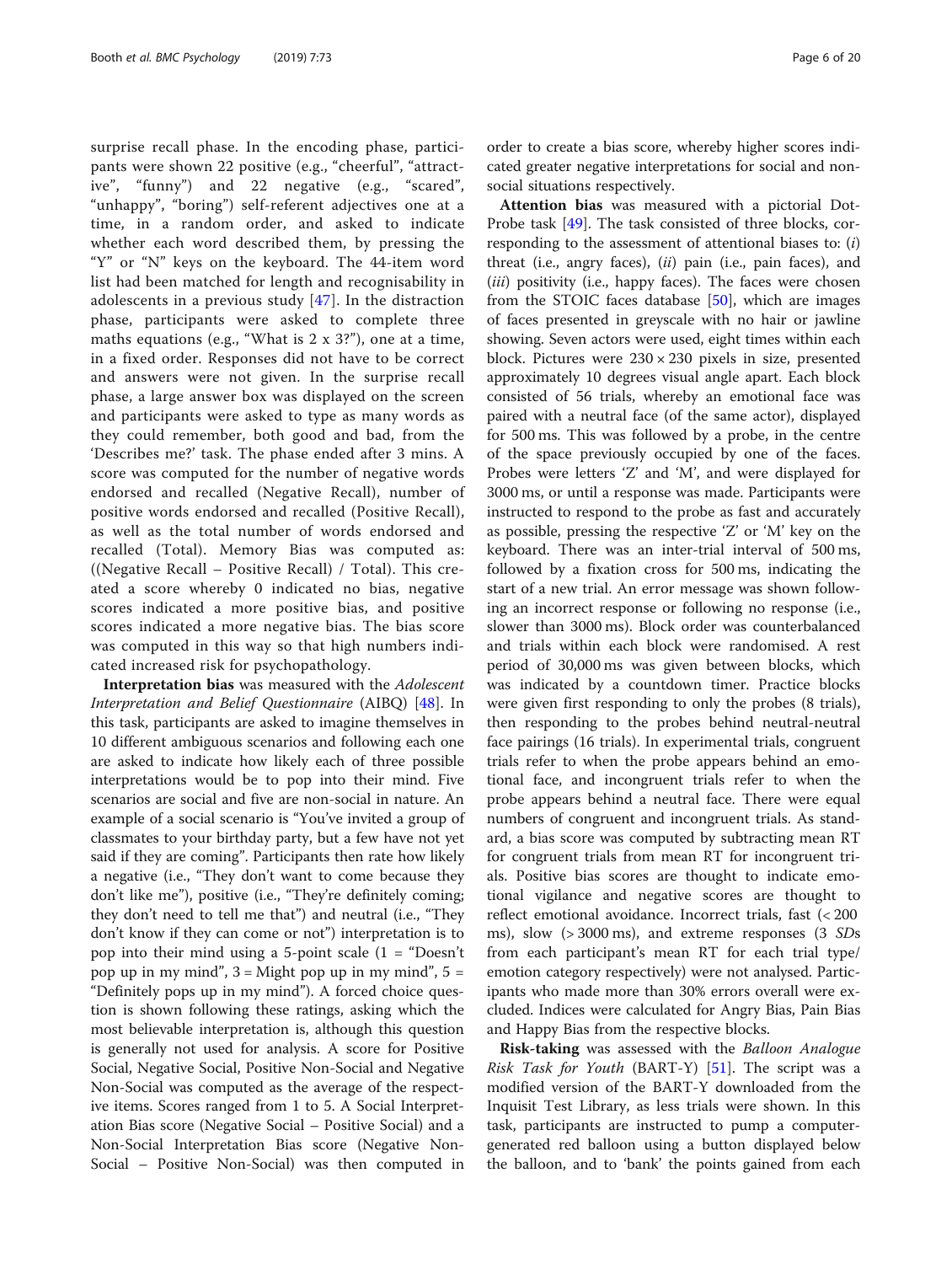pump, using a different button displayed below a points meter. Each balloon press gains one point and the aim of the task is to bank as many points as possible. Participants were instructed that balloons can burst at any point and that they should bank their points before they think the balloon will burst. Responses were made with the left mouse button. The balloon pump button caused the balloon to either increase in size or to burst, and the points meter button caused the points meter to increase. If a balloon burst, then no points were won on that trial and a new trial started. Twenty trials were completed, which was less than the original study, due to time constraints of our study design. For each trial, the average bursting point was 60 pumps, which ranged from 10 to 111 pumps. The average number of pumps on the balloons that did not burst was used as an index of risktaking.

Cognitive interference was assessed with a Flanker Task [[52\]](#page-19-0). The script was a modified version of the 'Child Flanker Test (with fish)' downloaded from the Inquisit Test Library. The task differs from the adult version, as pictures of fish are used instead of arrows. Stimuli were yellow fish embedded with a faint black arrow  $(150 \times 230)$  pixels). Participants are instructed to indicate whether a fish displayed in the centre of the screen is pointing either left or right, whilst ignoring two flanker fish on either side of the target fish. Flankers either point in the same direction as the target fish (i.e., congruent trials), or point in the opposite direction as the target fish (i.e., incongruent trials), which cause interference. Four trial types: target point left (congruent); target point right (congruent); target point left (incongruent); target point right (incongruent); were displayed 29 times each in random order. A rest period of 30,000 ms was given halfway through the task, which was indicated by a countdown timer. Participants were instructed to respond to the target as fast and accurately as possible. Incorrect trials, fast  $( $200 \text{ ms}$ ), slow ( $>$  $3000 \text{ ms}$ ), or$ extreme responses (3 SDs from each participant's mean RT for each condition) were not analysed. Flanker Interference was computed by subtracting mean RT for congruent trials from mean RT for incongruent trials. High scores indicate more interference, therefore poor attention control.

Food Approach bias was assessed with a Stimulus-Response Compatibility task [\[26\]](#page-18-0). The script was a modified version of the 'Manikin Task' downloaded from the Inquisit Test Library. The task consisted of two blocks: (i) a food approach/non-food avoid block, and  $(ii)$  a food avoid/non-food approach block – which were counterbalanced in order of presentation. Participants were instructed to either approach or avoid each stimulus type at the beginning of the block. A trial began with a fixation cross in the centre of the screen (1000 ms),

replaced by a stimulus (food or non-food picture) in the centre of the screen with a manikin (15 mm high) positioned 40 mm above or below the picture. There was a brief inter-trial interval (500 ms). The task consisted of 112 experimental trials (approach food, avoid food, approach non-food, and avoid non-food trials in equal number). Approach and avoidance responses were made by pressing the up or down arrow keys. Responding caused the manikin to become animated and move in the direction of the arrow press. Each trial was completed when the participant had made three responses and the manikin had either reached the picture (approach trials) or reached the top/bottom of the screen (avoid trials). Only the initial RT was used for data analysis. Pictures were chosen from the food-pics database [[53\]](#page-19-0), which contains over 800 images of food and nonfood items, rated on perceptual characteristics and affective ratings. We chose 8 sweet snack food pictures (e.g., donut, ice-cream, grapes and blueberries) and 8 non-food miscellaneous household pictures (e.g., cushion, key, book and umbrella) that were matched for complexity, familiarity and valence. Incorrect responses, fast  $( $200 \text{ ms}$ ), slow ( $>$  $3000 \text{ ms}$ ), and extreme responses$ (3 SDs from each participant's mean RT by block) were not analysed. Further, participants who committed more than 40% errors were excluded. A food bias score was calculated by subtracting the mean RT in the food approach/non-food avoid block, from the mean RT in the food avoid/non-food approach block, so that high scores indicated a stronger Food Approach Bias.

## Body-mass index (BMI)

Body-Mass Index (BMI) was calculated (BMI:  $\text{kg/m}^2$ ) from measuring participant's height (meters) and weight (kilograms) at each of the three waves using a Seca portable height measure and Salter portable weight scales.

# Further measures added in wave 2

Attention control was measured with the Attentional Control Scale (ACS) [\[54](#page-19-0)]. The scale consists of 20 items related to the ability to focus and shift attentional resources (e.g., "It is hard for me to concentrate of a difficult task when there are noises around" – reverse scored, "I can quickly shift from one task to another"). Respondents are asked to indicate how each item relates to them using a 4-point scale  $(1 - \text{"Almost never"},$  $2 =$  "Sometimes",  $3 =$  "Often",  $4 =$  "Always"). A score was computed by averaging the items, with high scores reflecting good attention control.

Sensory-Processing Sensitivity (SPS) was measured with the Highly Sensitive Child Scale (HSCS) [\[55](#page-19-0)]. The scale consists of 12 items (e.g., "Loud noises make me feel uncomfortable", "Some music can make me really happy"). Respondents are asked to indicate how they feel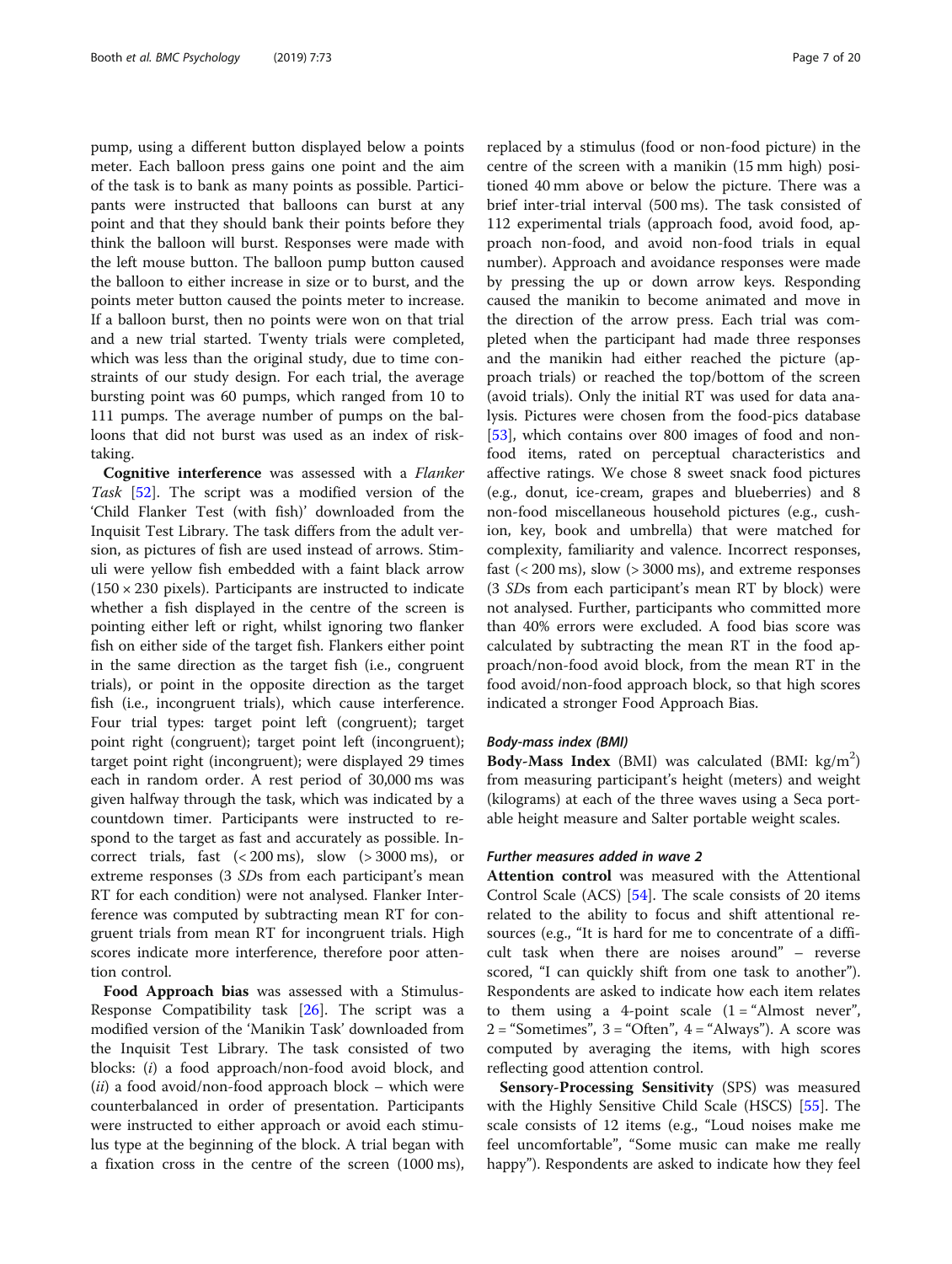personally about each item using a 7-point scale from 1 ("Not at all") to 7 ("Extremely"). A score was computed by averaging all of the items, with high scores reflecting high SPS.

Binge eating was assessed in line with previous studies [[56\]](#page-19-0). Participants were asked whether they had experienced an eating binge during the past month  $(0 = "Never", 1 = "Less than once a month", 2 = "1 to 3"$ times a month",  $3 =$  "Once a week",  $4 =$  "More than once a week"). They were then asked five more questions about whether they felt out of control during these episodes, as if they could not stop eating even if they wanted to, using a 3-point scale  $(0 = "No", 1 = "Some$ times", 2= "Always"). Binge eating was coded as positive if they scored above 1 on both of these questions. This measured thus reflected a categorical outcome.

Working memory was assessed with the Corsi-Block Tapping Task (CBTT) [[57\]](#page-19-0). Both the forward and backward CBTT were assessed. The scripts were downloaded from the Inquisit Test Library. In this task, nine blue squares are displayed on the screen (black background) in a pseudorandom position. The squares light up (change to yellow for 1 sec) in different sequences. In the forward task, participants are instructed to recall the sequence and click on the squares in the order they lit up. In the backward task, participants are instructed to recall the sequence backwards and click on the squares in the reverse order they lit up. The squares also change to yellow when participants recall the sequence by clicking on the square. Participants were instructed to click the button labelled 'Done' when they had finished recalling the sequence, or press the 'Reset' button if they made a mistake. The sequence length started at 2 and increased by 1 every time two sequences were recalled correctly. The task ended when participants recalled twice incorrectly. The maximum sequence length was 9. As standard, a score was computed by multiplying the highest achieved block span with the number of correctly recalled sequences. High scores indicate better working memory.

# Procedure

Schools were recruited by sending emails to head teachers or heads of psychology departments. Following this, an initial meeting with teachers was arranged, whereby the study commitment was explained in more detail and testing procedures were arranged. Parental consent forms were sent out to entire year groups of students either in paper format, or electronically, depending on the school's preference. Parents were asked to read the information sheet and return the completed consent form and family demographic questionnaire, either to the school or directly to the research team. Test sessions were arranged during school hours, usually in computer rooms at the school, although two nearby schools came into the University of Oxford computer labs for testing. Adolescent assent forms were completed just before the initial test session, after they had read the adolescent information sheet and the study procedure had been verbally explained to them.

Test sessions lasted 2 hrs. This was either completed all at once, or on different days, as the sessions were split into shorter one-hour sessions. Each test session involved completing some behavioural tasks, programmed and delivered through Inquisit [\[58](#page-19-0)], followed by completing a batch of questionnaires, programmed and delivered through Limesurvey [\[59](#page-19-0)]. Testing was completed in groups, which ranged in size from 6 to up to 50 participants, depending on the size of the cohort and the available testing space. Participants were asked to read and follow the instructions for each task and questionnaire on the computer screen. At least two trained research assistants were always present to answer any questions. Participants were instructed to work in exam conditions throughout the session, which meant not talking or looking at their peers computer screen. Teachers from the school were also present to support test sessions. At the end of each wave of data collection, participants were thanked, debriefed and given a £10 Amazon voucher.

## Data analysis

The data was stored and preliminary analyses were conducted in SPSS [\[60](#page-19-0)]. We report descriptive statistics for each variable by their Mean (M) and Standard Deviation (SD). Internal consistency was calculated using coefficient omega for self-report variables and using split-half estimates for behavioural Reaction-Time (RT) based measures. We refer to internal consistency estimates > .70 as showing a high level of reliability. Coefficient omega has been described as a superior alternative to the widely used coefficient alpha, which holds highly stringent assumptions [\[61\]](#page-19-0). Omega was calculated using the free software JASP [\[62\]](#page-19-0). For RT variables, we report permutation based Spearman-Brown corrected split-half reliability, which was conducted using the *'splithalf'* package  $[63]$  in R  $[64]$ . This procedure splits the data into two random halves (following the data reduction steps described above), calculating the difference score (i.e., bias score; incongruent minus congruent trials), and calculating the correlation between both halves (corrected with the Spearman-Brown prophecy formula). This procedure was repeated across 5000 permutations and we report the mean split-half reliability across all splits. This procedure is more robust than taking a single split (e.g., comparing first and last halves of trials, or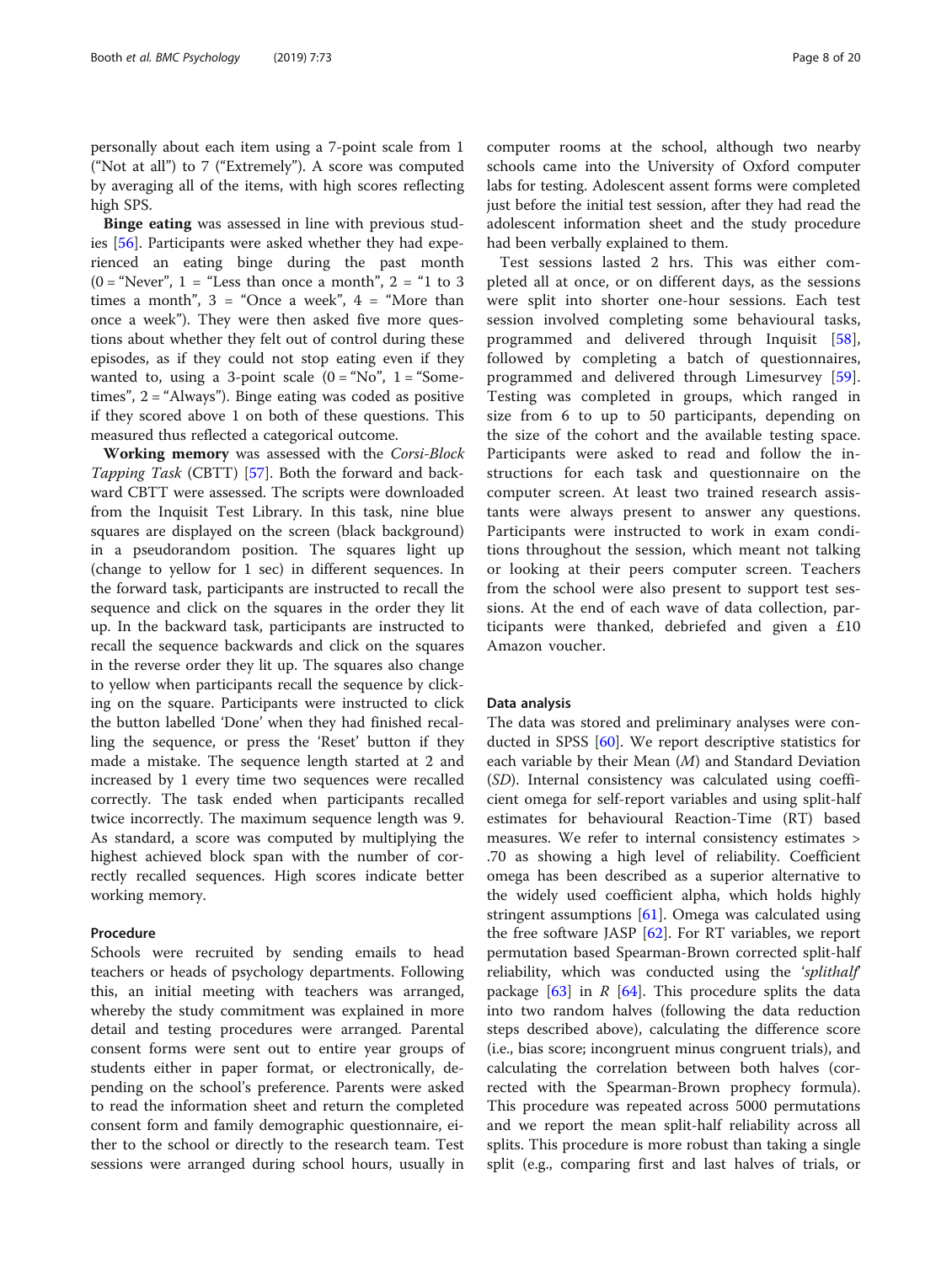comparing odd and even trials) to estimate internal consistency.

In order to assess differential stability, we examined inter-wave variability. The third form of the Intraclass Correlation Coefficient (ICC $_{3,1}$ ), as described by Shrout and Fleiss [\[65](#page-19-0)], was calculated for each variable, estimating the correlation of measures across waves. The ICC was modelled by a two-way mixed effects model; random participant effects and fixed sessions effects, with absolute agreement. Higher values indicate higher stability across waves. We refer to ICC estimates > .70 as reaching a high level of stability [[66\]](#page-19-0).

To assess normative stability, we tested linear growth curve models using the 'nlme' package [[67](#page-19-0)], in R [\[64](#page-19-0)], with Full Maximum Likelihood Estimation (FIML). Growth models were only tested if variables showed high stability across three waves. Missing data was treated as 'missing at random', so that participants who only took part only at Wave 1 could still contribute to the model estimates. A Multi-Level Model (MLM) framework was applied, as longitudinal data is considered nested (or dependent) on multiple assessments per each individual. Level-1 refers to the repeated measures of data nested in individuals and level-2 refers to the individual. Waves were coded as 0, 1 and 2, to set a baseline for the intercept [[68](#page-19-0)]. The ratio of between-cluster variance to the total variance in each variable was assessed using the ICC from the intercept only model. Levels of ICC > .10 suggest that substantial clustering is taking place, which justifies using MLM over normal regression techniques [[30\]](#page-18-0). After running an intercepts only model, a fixed slopes model was run, whereby the effect of wave was included. After this, a random slopes model was run, allowing intercepts and slopes to vary by individual. Deviance statistics were tested to compare model fit between the intercept only, fixed slopes, and random slopes models, using log-likelihood statistics. The average slope estimate  $(y_{10})$  from the best fitting model indicated whether any significant change occurred across the sample. We used an adjusted significance level of  $p$ < .005, to correct for the large number of models tested. We did not include any time constant or time varying covariates to the models, as we aimed to focus purely on stability and change within each variable.

# Results

#### Internal consistency

Internal consistency was first examined, using the omega coefficient (Mcdonald's  $\omega$ ) for self-report measures and split-half estimates for the RT measures. Results are presented in Table [2](#page-9-0). Bold indicates that the measure reached a high level of internal consistency. All of the mood and other self-report measures reached a high level of internal consistency, with the exception of the Separation Anxiety subscale from RCADS-SF. None of the behavioural measures reached a high level of internal consistency, apart from the Negative Social subscale from the AIBQ. Internal consistency was extremely low for the Dot-Probe variables (i.e., Angry, Happy, and Pain Bias), as these variables mostly did not reach statistical significance. However, internal consistency for the Dot-Probe variables did increase by wave, with the highest estimate reaching .27 for Angry Bias at Wave 3.

# Differential stability

Differential stability was assessed by examining inter-wave variability (ICC<sub>3,1</sub>). Parameter estimates with lower and upper Confidence Intervals (CI) are presented in Table [2](#page-9-0). Bold indicates whether each variable showed high stability. Most of the mood and other self-report measures showed high levels of differential stability. However, there were some exceptions, including Distraction, BIS, BAS-RR, Positive Life Events, and Pain Catastrophising. In terms of the behavioural measures, high levels of stability were observed for Memory Bias, Non-Social Interpretation Bias, and Social Interpretation Bias. None of the other behavioural measures showed high stability. In particular, the Dot-Probe variables (i.e., Angry, Happy, and Pain Bias) showed no stability (i.e., non-significant) across waves.

## Normative stability

Growth curve models were conducted to examine normative stability, i.e., whether any change occurred across the sample. Only variables that showed high stability were tested and subscales were not examined, to reduce the number of models tested. For the self-report mood measures these included: Anxiety, Depression, Rumination, Resilience, Selfesteem, Wellbeing, and Worry. For the other self-report measures these included: BAS Drive, BAS Fun, Cognitive Restraint, Emotional Eating, Uncontrolled Eating, Lack of Perseverance, Lack of Premeditation, Negative Urgency, Sensation Seeking, Negative Life Events, Risk Involvement, and Victimisation. For the behavioural measures these included: Memory Bias, Non-Social Interpretation Bias, and Social Interpretation Bias. To assess model fit, we compared the log-likelihood deviance (−2LL) between the intercept only, fixed slopes, and random slopes models. Parameter estimates are shown in Table [3](#page-12-0), with the best fitting model shown in bold. The intercept  $(\gamma_{00})$  is the average score for the sample at baseline. Although, the intercept only model does not include the effect of wave, therefore  $\gamma_{00}$  here is the average score across all waves. The slope  $(y_{10})$ , or fixed effects, represent the average change in each variable, per each assessment wave. Due to the large number of models tested, we used an adjusted level of significance (at  $p < .005$ ), to indicate significant change. Random effects are also depicted in Table [3](#page-12-0), represented by (*i*) the intercept variance ( $\tau_{00}$ ), (*ii*)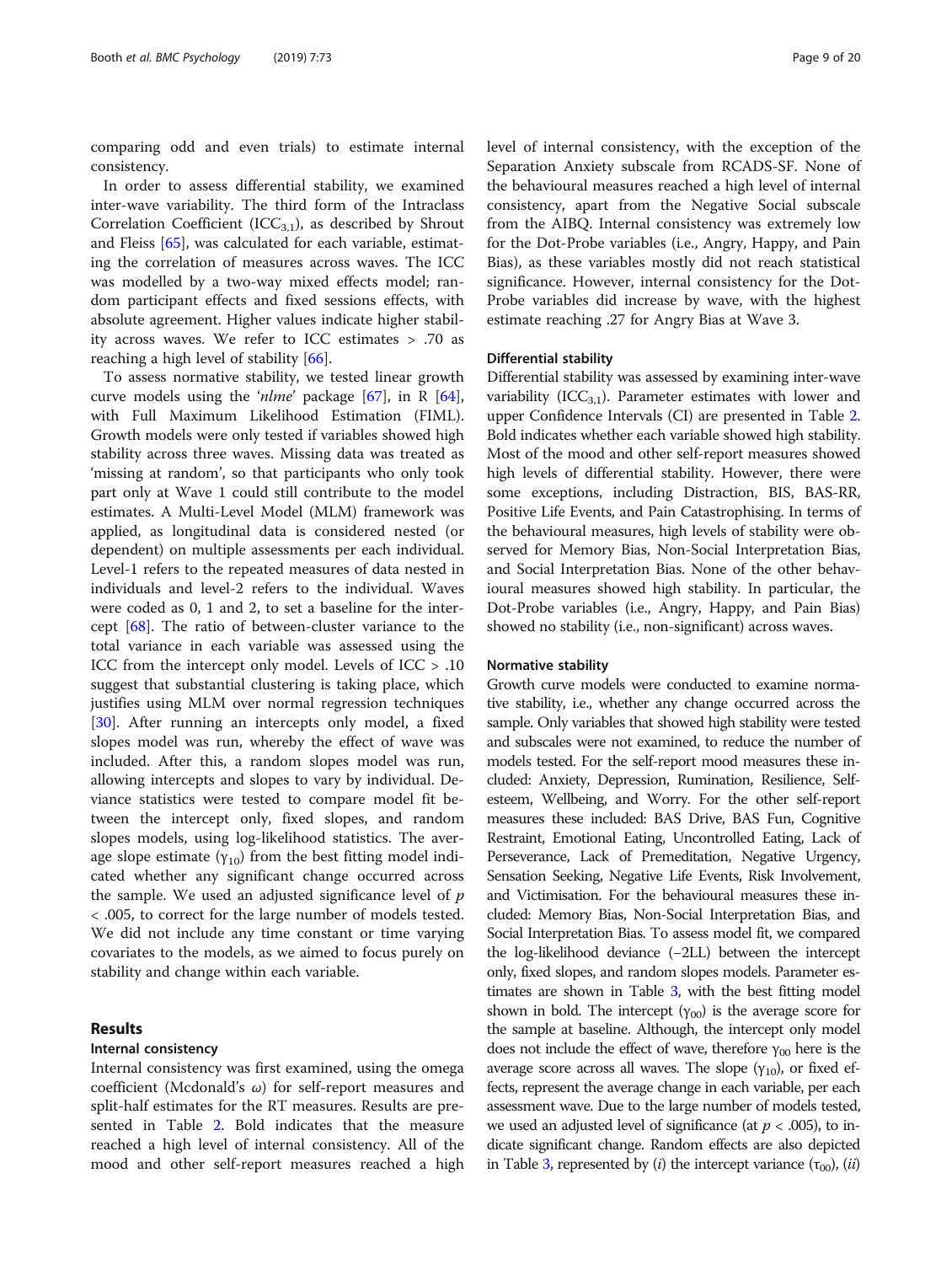| i                          |
|----------------------------|
| )<br>)<br>)<br>)           |
|                            |
|                            |
|                            |
|                            |
| l<br>$\overline{ }$        |
|                            |
|                            |
| $\ddot{\phantom{a}}$       |
|                            |
|                            |
|                            |
|                            |
|                            |
|                            |
|                            |
|                            |
|                            |
| i                          |
|                            |
| $\ddot{\phantom{a}}$       |
|                            |
|                            |
|                            |
|                            |
|                            |
|                            |
|                            |
|                            |
| I<br>J                     |
|                            |
|                            |
|                            |
|                            |
| $\vdots$                   |
|                            |
| I<br>j                     |
|                            |
|                            |
|                            |
|                            |
| Ĵ<br>i                     |
|                            |
| I                          |
| i                          |
|                            |
| i<br>7                     |
| Ì                          |
| j<br>j                     |
|                            |
|                            |
| j<br>ċ                     |
| j                          |
|                            |
|                            |
|                            |
|                            |
|                            |
|                            |
|                            |
| ĺ                          |
|                            |
|                            |
|                            |
|                            |
|                            |
|                            |
|                            |
|                            |
|                            |
| J                          |
|                            |
|                            |
|                            |
|                            |
|                            |
|                            |
|                            |
|                            |
| ١                          |
|                            |
|                            |
|                            |
|                            |
|                            |
|                            |
|                            |
|                            |
|                            |
| )<br>)<br>)<br>)           |
|                            |
|                            |
| J                          |
|                            |
| $\overline{a}$             |
|                            |
|                            |
|                            |
| interna                    |
|                            |
| j<br>į                     |
|                            |
| J                          |
|                            |
|                            |
|                            |
|                            |
|                            |
|                            |
|                            |
|                            |
|                            |
|                            |
| י<br>נ                     |
|                            |
| ١<br>I                     |
| I                          |
|                            |
|                            |
|                            |
| $\frac{a}{2}$<br>Ï<br>ׇ֚֕֡ |

<span id="page-9-0"></span>

| Table 2 Descriptive statistics, internal consistency (McDonald's w or split-half for RT measures), and differential stability (ICC) for all variables across waves | $(N = 504)$<br>Wave |                           |                | Wave 2<br>$(N = 450)$ |                       |                       | $(N = 411)$<br>Wave 3 |                |                 |                           | Differential stability |                     |
|--------------------------------------------------------------------------------------------------------------------------------------------------------------------|---------------------|---------------------------|----------------|-----------------------|-----------------------|-----------------------|-----------------------|----------------|-----------------|---------------------------|------------------------|---------------------|
| Self-report mood measures                                                                                                                                          |                     |                           |                |                       |                       |                       |                       |                |                 |                           |                        |                     |
|                                                                                                                                                                    | $\geq$              | SD                        | З              | Z                     | SD                    | З                     | $\geq$                | S              | З               | 57                        | CI Lower               | Cl Upper            |
| Anxiety                                                                                                                                                            | 13.40               | 7.66                      | 29             | 14.28                 | 7.92                  | 87                    | 13.87                 | 7.82           | 29              | 85                        | 79                     | 85                  |
| - Separation Anxiety                                                                                                                                               | 1.49                | 1.67                      | $\mathcal{Z}$  | 1.50                  | 1.82                  | 67                    | 1.48                  | 1.66           | S <sub>O</sub>  | $^{78}$                   | $\overline{z}$         | $\overline{\infty}$ |
| - Social Phobia                                                                                                                                                    | 4.81                | 2.19                      | $\overline{7}$ | 5.37                  | 2.23                  | 76                    | 5.20                  | 2.21           | 76              | Ľ.                        | $\overline{z}$         | $\overline{\infty}$ |
| - Generalised Anxiety                                                                                                                                              | 3.36                | 2.25                      | .75            | 3.56                  | 2.30                  | $\overline{7}$        | 3.43                  | 2.25           | $\overline{z}$  | ξŚ                        | 75                     | 8                   |
| - Panic Disorder                                                                                                                                                   | 1.66                | 1.93                      | Σņ             | 1.84                  | 2.07                  | $\tilde{\mathcal{L}}$ | 1.93                  | 2.17           | 13              | $\overline{75}$           | $\overline{2}$         | P,                  |
| $-0C$                                                                                                                                                              | 2.09                | 2.11                      | $\overline{5}$ | 2.02                  | 2.14                  | $\overline{5}$        | 1.83                  | 2.28           | 83              | Ľ.                        | 73                     | $\overline{\infty}$ |
| Depression                                                                                                                                                         | 8.25                | 5.39                      | 5              | 9.44                  | 6.14                  | 89                    | 10.18                 | 6.34           | <u>ွ</u>        | 82                        | 78                     | 85                  |
| Distraction                                                                                                                                                        | 5.01                | 2.47                      | $\overline{5}$ | 4.86                  | 2.55                  | $\ddot{a}$            | 4.63                  | 2.39           | $\ddot{a}$      | 68                        | $\overline{6}$         | 73                  |
| Rumination                                                                                                                                                         | 5.70                | 2.13                      | 88             | 6.31                  | 1.96                  | 88                    | 6.53                  | 1.89           | 89              | ξ.                        | $\mathcal{L}$          | 76                  |
| Resilience                                                                                                                                                         | 24.64               | 7.43                      | 89             | 23.33                 | 7.68                  | 89                    | 23.85                 | 7.50           | န္ပ             | 8                         | 76                     | 83                  |
| Self-esteem                                                                                                                                                        | 1.83                | $\overline{5}$            | 2              | 1.78                  | 54                    | 89                    | $171\,$               | 58             | <u>ွ</u>        | 8                         | 77                     | 24                  |
| Wellbeing                                                                                                                                                          | 40.75               | 12.58                     | 3              | 43.63                 | 15.09                 | 3                     | 41.61                 | 15.74          | 56              | 8                         | 76                     | 84                  |
| Worry                                                                                                                                                              | 1.55                | 65                        | S,             | 1.67                  | 69                    | 86                    | 1.65                  | 59             | Σó              | s,                        | $\overline{\infty}$    | $\frac{8}{2}$       |
| Compulsive Disorder; Bold<br>Note: O C D Obsessive<br>indicates high level of<br>reliability/stability                                                             |                     |                           |                |                       |                       |                       |                       |                |                 |                           |                        |                     |
| Self-report other measures                                                                                                                                         |                     |                           |                |                       |                       |                       |                       |                |                 |                           |                        |                     |
|                                                                                                                                                                    | Z                   | SD                        | З              | $\geq$                | SD                    | З                     | Z                     | S              | З               | S                         | Cl Lower               | Cl Upper            |
| $BIS$                                                                                                                                                              | 1.51                | 54                        | $\overline{r}$ | 1.94                  | $\frac{9}{4}$         | $\overline{73}$       | 1.99                  | $\overline{5}$ | $\overline{r}$  | $\widetilde{\mathcal{A}}$ | $\overline{4}$         | 76                  |
| <b>BAS Drive</b>                                                                                                                                                   | 1.14                | $68$                      | .78            | 1.23                  | 67                    | 80                    | 1.24                  | 67             | <u>ន</u>        | $\ddot{z}$                | $\mathcal{S}$          | Z.                  |
| BAS Fun                                                                                                                                                            | 1.73                | $\widetilde{\mathcal{A}}$ | ς.             | 1.68                  | 8 <sup>o</sup>        | 80                    | 1.68                  | 65             | $\ddot{z}$      | ξŚ,                       | 75                     | 83                  |
| <b>BAS RR</b>                                                                                                                                                      | 2.17                | 55                        | $\overline{7}$ | 2.03                  | 58                    | $\overline{5}$        | 2.03                  | 53             | $\overline{73}$ | 68                        | Ğ                      | 73                  |
| Cognitive Restraint                                                                                                                                                | 13.47               | 4.27                      | 83             | 13.33                 | 4.49                  | 86                    | 13.58                 | 4.81           | 89              | 13                        | $\frac{8}{2}$          | 78                  |
| Emotional Eating                                                                                                                                                   | 5.34                | 2.49                      | $\mathbf{g}$   | 6.06                  | 2.77                  | 89                    | 6.29                  | 2.86           | $\overline{9}$  | $\ddot{z}$                | 66                     | Z                   |
| Uncontrolled Eating                                                                                                                                                | 19.63               | 5.83                      | 88             | 21.05                 | 5.80                  | $\overline{8}$        | 20.95                 | 5.69           | 86              | .75                       | S.                     | P.                  |
| Lack of Perseverance                                                                                                                                               | 2.17                | 58                        | 85             | 2.07                  | 53                    | $\overline{a}$        | 2.04                  | $\frac{9}{4}$  | 82              | $\overline{z}$            | 68                     | 78                  |
| Lack of Premeditation                                                                                                                                              | 2.30                | 55                        | 3              | 2.19                  | SO,                   | $\overline{8}$        | 2.14                  | $\frac{9}{4}$  | 82              | 76                        | $\overline{N}$         | 80                  |
| Negative Urgency                                                                                                                                                   | 2.47                | $\overline{\circ}$        | 83             | 2.55                  | $\odot$               | $\mathbf{g}$          | 2.56                  | 64             | $\overline{8}$  | ξŚ                        | 75                     | 83                  |
| Sensation Seeking                                                                                                                                                  | 2.99                | 73                        | 88             | 2.92                  | $\tilde{\mathcal{L}}$ | 88                    | 2.91                  | 76             | <u>န</u>        | δņ                        | 89                     | 93                  |
| Negative Life Events                                                                                                                                               | 5.51                | 4.16                      | n/a            | 5.31                  | 4.04                  | $\Gamma_{\alpha}$     | 5.01                  | 3.48           | n/a             | $\overline{z}$            | 69                     | .78                 |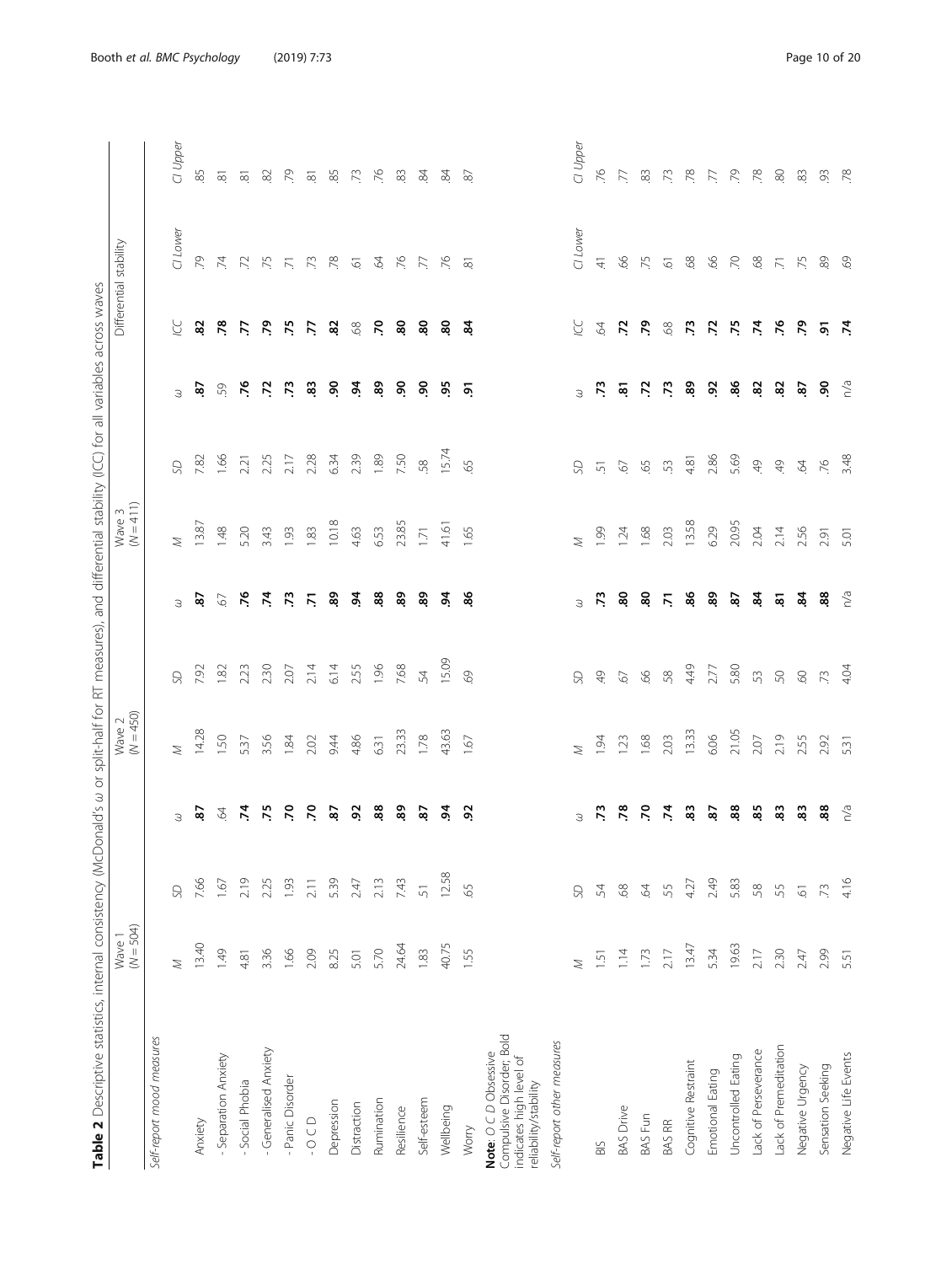| Table 2 Descriptive statistics, internal consistency (McDonald's w or split-half for RT measures), and differential stability (ICC) for all variables across waves (Continued)                                                      | $(N = 504)$<br>Wave |                       |                | Wave 2<br>( $N = 450$ )<br>Wave |                             |                   | $(N = 411)$<br>Wave : |                          |                  |                | Differential stability     |                           |
|-------------------------------------------------------------------------------------------------------------------------------------------------------------------------------------------------------------------------------------|---------------------|-----------------------|----------------|---------------------------------|-----------------------------|-------------------|-----------------------|--------------------------|------------------|----------------|----------------------------|---------------------------|
| Positive Life Events                                                                                                                                                                                                                | 6.89                | 3.37                  | n/a            | 6.35                            | 3.36                        | n/a               | 6.09                  | 3.02                     | n/a              | $\tilde{5}$    | 49                         | $\widetilde{\mathcal{A}}$ |
| Pain Catastrophising                                                                                                                                                                                                                | 19.70               | 10.76                 | $\ddot{9}$     | 19.69                           | 10.83                       | $\overline{5}$    | 20.17                 | 10.15                    | 92               | $69$           | 63                         | 75                        |
| Risk Involvement                                                                                                                                                                                                                    | 3.59                | 2.20                  | n/a            | 4.36                            | 2.39                        | n/a               | 4.67                  | 2.44                     | n/a              | Ŗ.             | $\tilde{C}$                | 85                        |
| - Risk Perception                                                                                                                                                                                                                   | 5.52                | 1.28                  | $\overline{8}$ | 5.19                            | 1.24                        | $\overline{8}$    | 4.99                  | 1.17                     | 86               | $\overline{5}$ | 68                         | $\overline{\infty}$       |
| - Benefit Perception                                                                                                                                                                                                                | 2.36                | 1.14                  | 85             | 2.75                            | 1.18                        | 86                | 2.82                  | 1.06                     | 83               | 76             | $69$                       | $\overline{\infty}$       |
| Victimisation                                                                                                                                                                                                                       | 9.99                | 7.37                  | 89             | 10.16                           | 7.72                        | $\overline{5}$    | 9.03                  | 7.24                     | $\frac{8}{2}$    | ξŚ,            | 75                         | 83                        |
| Note: BIS Behavioural inhibition;<br>for this data Bold indicates high<br>Calculation was not appropriate<br>BAS Behavioural activation; RR<br>Reward responsiveness; n/a<br>level of reliability/stability<br>Behavioural measures |                     |                       |                |                                 |                             |                   |                       |                          |                  |                |                            |                           |
|                                                                                                                                                                                                                                     | Z                   | SD                    | З              | $\lesssim$                      | SQ                          | З                 | $\gtrsim$             | S <sub>D</sub>           | З                | 5              | CI Lower                   | Cl Upper                  |
| BART                                                                                                                                                                                                                                | 26.95               | 12.30                 | n/a            | 30.28                           | 14.13                       | n/a               | 34.27                 | 16.15                    | $\sum_{i=1}^{n}$ | $\odot$        | $\overline{5}$             | 68                        |
| BMI                                                                                                                                                                                                                                 | 19.89               | 3.27                  | n/a            | 20.69                           | 3.18                        | n/a               | 21.24                 | 3.20                     | n/a              | si.            | 87                         | G.                        |
| DP Angry bias (RT)                                                                                                                                                                                                                  | $\odot$             | 43.32                 | $-0.2$         | 2.50                            | 30.62                       | $\Xi$             | 1.95                  | 33.06                    | 27               | $\supseteq$    | $-5$                       | 25                        |
| DP Happy bias (RT)                                                                                                                                                                                                                  | 3.07                | 44.99                 | $\infty$       | 2.75                            | 31.06                       | $\approx$         | $-3.62$               | 29.77                    | 22               | $-03$          | $-22$                      | $\overline{4}$            |
| DP Pain bias (RT)                                                                                                                                                                                                                   | 1.69                | 36.99                 | $-03$          | $\overline{4}$                  | 29.99                       | $\Xi$             | 1.38                  | 30.26                    | $\frac{9}{1}$    | $\frac{2}{1}$  | $-34$                      | 8                         |
| Flanker Interference (RT)                                                                                                                                                                                                           | 30.91               | 29.80                 | $42$           | 26.63                           | 22.38                       | $\mathcal{L}$     | 24.02                 | 23.34                    | $\triangleq$     | $\frac{Q}{T}$  | $\mathcal{S}^{\mathbb{C}}$ | $5\overline{)}$           |
| Food Bias (RT)                                                                                                                                                                                                                      | 47.91               | 107.42                | $\rm 67$       | 58.15                           | 122.89                      | $\overline{z}$    | 53.99                 | 111.77                   | $69$             | $40^{\circ}$   | 29                         | SO.                       |
| Memory Bias                                                                                                                                                                                                                         | $-49$               | $\dot{4}$             | n/a            | $-34$                           | $43$                        | $\Gamma_{\alpha}$ | $-30$                 | $\overline{4}$           | n/a              | $\ddot{z}$     | 65                         | Z.                        |
| - Negative Recall                                                                                                                                                                                                                   | 2.39                | 2.29                  | n/a            | 3.59                            | 2.70                        | n/a               | 3.93                  | 2.89                     | n/a              | $68$           | 59                         | 75                        |
| - Positive Recall                                                                                                                                                                                                                   | 6.76                | 2.84                  | n/a            | 6.99                            | 3.00                        | $\Gamma_{\alpha}$ | 7.07                  | 3.12                     | n/a              | $\ddot{z}$     | $\mathcal{O}$              | $\overline{\mathcal{L}}$  |
| Non-Soc. Interpretation Bias                                                                                                                                                                                                        | $-35$               | 1.03                  | n/a            | $-41$                           | $\sum_{i=1}^{n}$            | n/a               | $-53$                 | $\sum_{i=1}^{n}$         | n/a              | $\overline{5}$ | 69                         | $\tilde{\mathcal{L}}$     |
| - Negative Non-Social                                                                                                                                                                                                               | 3.17                | $\overline{\Sigma}$   | SG.            | 3.09                            | $69$                        | $\mathbb{Z}$      | 3.07                  | $\overline{\mathcal{A}}$ | $5\overline{)}$  | $\ddot{z}$     | 69                         | $\overline{78}$           |
| - Positive Non-Social                                                                                                                                                                                                               | 3.51                | $\tilde{\mathcal{Z}}$ | 46             | 3.50                            | $\mathcal{S}^{\mathcal{O}}$ | 5                 | 3.60                  | $\delta$                 | $\odot$          | ξ.             | $\mathcal{Z}$              | 75                        |
| Social Interpretation Bias                                                                                                                                                                                                          | 69                  | 1.20                  | n/a            | $\overline{6}$                  | 1.25                        | n/a               | 56                    | 1.25                     | n/a              | Ľ.             | 73                         | $\overline{\infty}$       |
| - Negative Social                                                                                                                                                                                                                   | 3.26                | $88$                  | 78             | 3.13                            | 84                          | <u>ଚ</u>          | 3.11                  | 56                       | ಹ                | É.             | $\mathcal{L}$              | $\overline{\infty}$       |
| - Positive Social                                                                                                                                                                                                                   | 2.57                | 63                    | 56             | 2.52                            | 65                          | 55                | 2.55                  | 67                       | $\mathcal{R}$    | $\mathcal{Z}$  | $\tilde{c}$                | R.                        |
| Dot-probe; RT Reaction-Time; n/a<br>Note: BART Balloon analogue risk<br>for this data; Bold indicates high<br>Calculation was not appropriate<br>task; BMI Body-Mass-Index; DP<br>level of reliability/stability                    |                     |                       |                |                                 |                             |                   |                       |                          |                  |                |                            |                           |

Booth et al. BMC Psychology (2019) 7:73 Page 11 of 20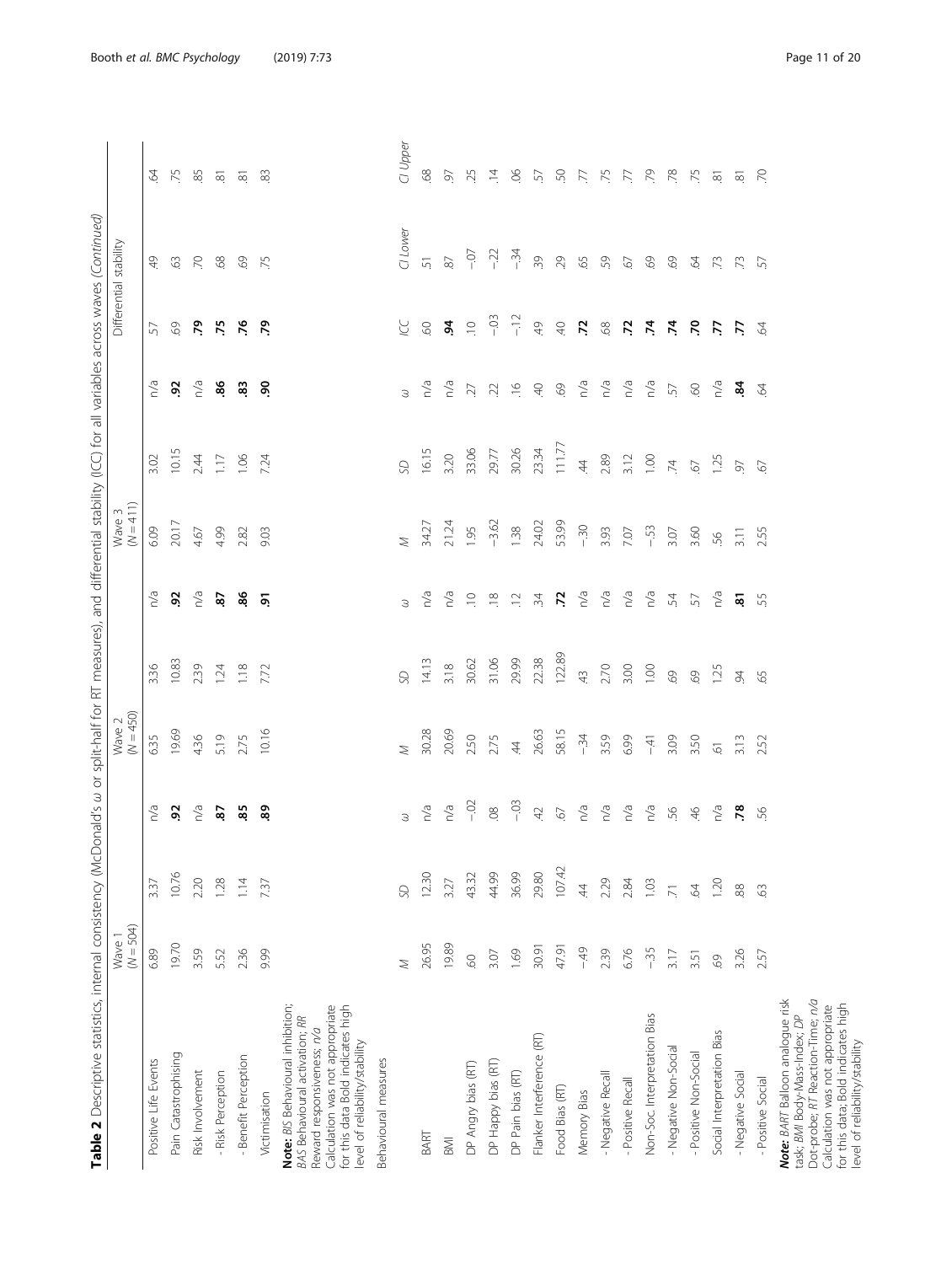| Table 2 Descriptive statistics, internal consistency (McDonald's w or split-half for RT measures), and differential stability (ICC) for all variables across waves (Continued) |                       |             |                       |                |             |                       |               |     |               |                        |                 |
|--------------------------------------------------------------------------------------------------------------------------------------------------------------------------------|-----------------------|-------------|-----------------------|----------------|-------------|-----------------------|---------------|-----|---------------|------------------------|-----------------|
|                                                                                                                                                                                | $(N = 504)$<br>Wave 1 |             | $(N = 450)$<br>Wave 2 |                |             | $(N = 411)$<br>Wave 3 |               |     |               | Differential stability |                 |
| Added in Wave 2                                                                                                                                                                |                       |             |                       |                |             |                       |               |     |               |                        |                 |
|                                                                                                                                                                                |                       |             | Z                     | S              | з           | Z                     | S             | з   | Š             | <b>CI Lower</b>        | Cl Upper        |
| Attention Control                                                                                                                                                              |                       | I           | 248                   | $\overline{4}$ | 83          | 2.48                  | ₹.            | 84  | 8.            |                        | ಹ               |
| Binge Eating                                                                                                                                                                   |                       | I           | 34%                   | n/a            | n/a         | 37%                   | $\frac{a}{a}$ | n/a | 8             | 6                      | 68              |
| Corsi-block Forward                                                                                                                                                            |                       | I           | 57.63                 | 20.68          | n/a         | 63.20                 | 22.76         | n/a | S.            | 53                     | R.              |
| Corsi-block Back                                                                                                                                                               |                       |             | 50.97                 | 14.19          | n/a         | 53.39                 | 14.81         | n/a | 35            |                        | $\overline{47}$ |
| SPS                                                                                                                                                                            | I                     | I           | 4.36                  | 89             | œ.          | 437                   | 86            | 79  | 26.           |                        | ಹ               |
|                                                                                                                                                                                |                       | .<br>.<br>. | $\ddot{\phantom{0}}$  |                | .<br>.<br>. | י<br>יינו             | d             | j   | $\frac{1}{2}$ |                        | $\ddot{a}$      |

Note: Binge eating was a categorical outcome, therefore percentage refers to frequency of those who scored positive for Binge eating; SPS Sensory-Processing Sensitivity; n/a Calculation was not appropriate for this<br>data; B Note: Binge eating was a categorical outcome, therefore percentage refers to frequency of those who scored positive for Binge eating; Sensory-Processing Sensitivity; n/a Calculation was not appropriate for this data; Bold indicates high level of reliability/stability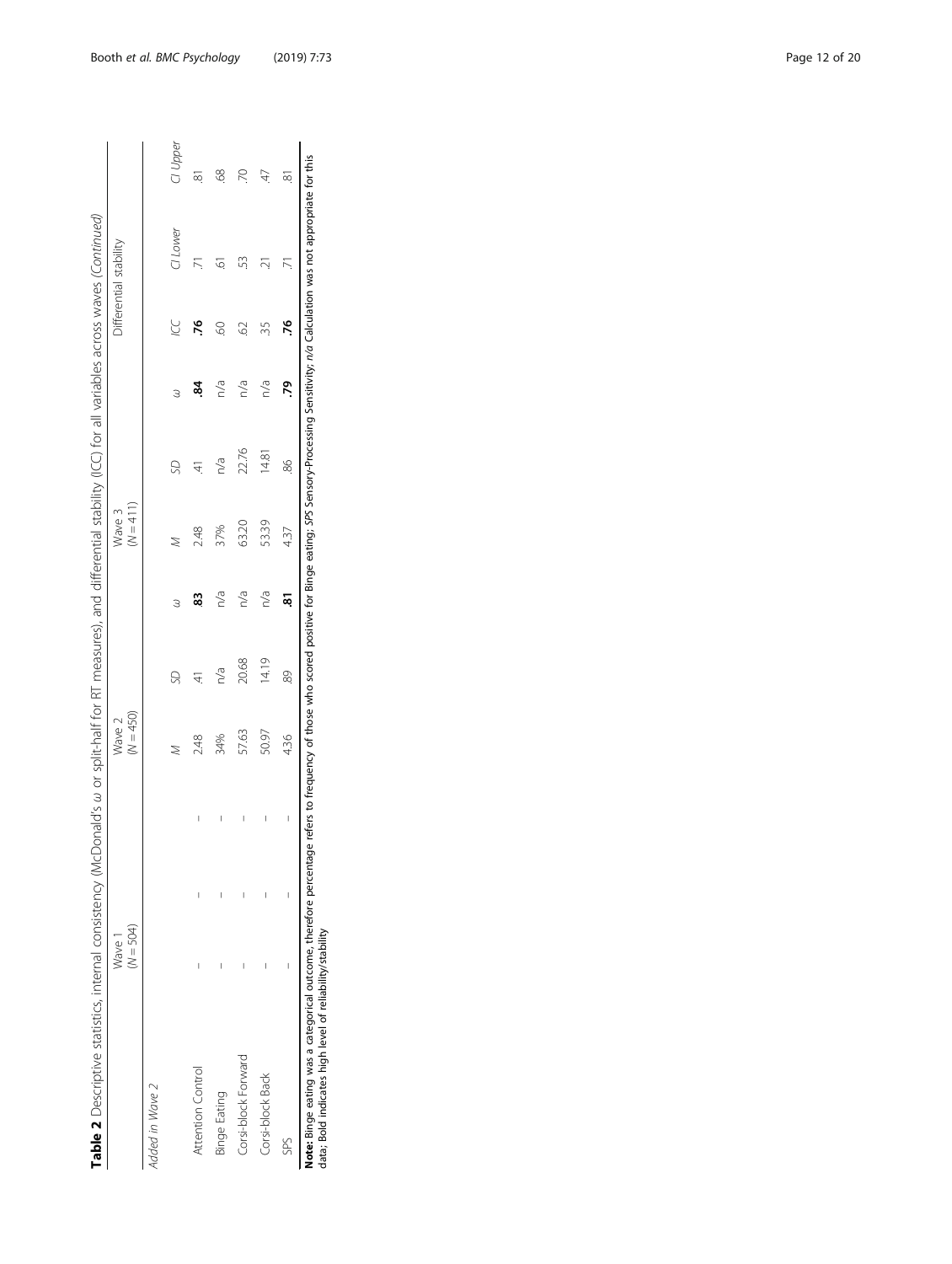| j                          |
|----------------------------|
|                            |
|                            |
|                            |
| $\frac{1}{2}$              |
|                            |
| j                          |
|                            |
|                            |
|                            |
|                            |
| )<br>)                     |
| 1                          |
| $\overline{)}$             |
| ミリ<br>$\frac{1}{2}$        |
|                            |
| くく<br>$\overline{)}$<br>İ, |
|                            |
| י<br>י                     |
| こっ                         |
|                            |
| うりり                        |
|                            |
| .<br>ر<br>ļ                |
| $\frac{1}{2}$              |
|                            |
| いろくろ ひこころ ひまころとろ とり        |
|                            |
|                            |
| ١                          |
|                            |
| $\frac{3}{2}$              |
|                            |
| $\frac{1}{2}$              |
|                            |
| ことこ                        |
| י<br>י                     |
| うり                         |
|                            |
|                            |
| ز                          |
| Ì                          |
|                            |
| $\overline{\phantom{a}}$   |
| $\frac{1}{2}$<br>¢         |
| $\vdots$<br>l              |
| í                          |
| I                          |

<span id="page-12-0"></span>

| Table 3 Parameter estimates for linear growth curve models testing change over time at three waves |                |             |            |                             |               |       |             |            |                  |              |                |                    |                    |
|----------------------------------------------------------------------------------------------------|----------------|-------------|------------|-----------------------------|---------------|-------|-------------|------------|------------------|--------------|----------------|--------------------|--------------------|
| Self-report mood measures                                                                          |                | Model test  |            |                             |               | Fixed | effects     |            |                  |              | Random effects |                    |                    |
|                                                                                                    |                | $\subseteq$ | $-211$     | $\sigma$<br>$\triangleleft$ | yoo           | 5E    | d           | $Y_{10}$   | 55               | σ            | $\rm{^{10}}$   | $\overline{1}$     | $\bar{\mathbb{P}}$ |
| Anxiety                                                                                            | Intercept only | $\odot$     | $-4444.00$ |                             | 13.73         | 0.30  | $500 - 75$  |            |                  |              | 6.02           |                    |                    |
| $N = 504$                                                                                          | Fixed slopes   |             | $-4443.34$ | 252                         | 13.56         | 0.34  | 5001        | 0.19       | 0.17             | .252         | 6.02           |                    |                    |
|                                                                                                    | Random slopes  |             | $-4427.29$ | 500                         | 13.56         | 0.34  | 500         | 0.21       | 0.19             | 283          | 6.57           | 2.68               | $-32$              |
| Depression                                                                                         | Intercept only | 58          | $-4099.91$ |                             | 9.14          | 0.23  | 5001        |            |                  |              | 4.53           |                    |                    |
| $N = 504$                                                                                          | Fixed slopes   |             | $-4073.72$ | 5.001                       | 831           | 0.25  | 5001        | 0.95       | 0.13             | 5.001        | 4.56           |                    |                    |
|                                                                                                    | Random slopes  |             | 4050.70    | $500 - 7$                   | 8.31          | 0.24  | $-001$      | 0.94       | 0.15             | $-001$       | 4.48           | <b>ec.1</b>        | çi                 |
| Rumination                                                                                         | Intercept only | $47$        | $-2633.23$ |                             | 6.08          | 0.08  | 5001        |            |                  |              | 141            |                    |                    |
| $N = 502$                                                                                          | Fixed slopes   |             | $-2607.49$ | 5001                        | 5.76          | 0.09  | 5001        | 0.38       | 0.05             | 5001         | 141            |                    |                    |
|                                                                                                    | Random slopes  |             | $-2593.13$ | 500.5                       | 5.75          | 0.09  | 500         | 0.39       | 0.06             | $500 - 7$    | 1.73           | 0.74               | $-56$              |
| Resilience                                                                                         | Intercept only | 56          | $-4236.59$ |                             | 23.95         | 0.29  | 5001        |            |                  |              | 5.65           |                    |                    |
| $N = 500$                                                                                          | Fixed slopes   |             | $-4234.63$ | 047                         | 24.25         | 0.33  | $500 - 72$  | $-0.36$    | 0.18             | 048          | 5.65           |                    |                    |
|                                                                                                    | Random slopes  |             | 4233.40    | 293                         | 24.26         | 0.33  | 5.001       | $-0.37$    | 0.18             | .050         | 5.77           | 1,41               | $-17$              |
| Self esteem                                                                                        | Intercept only | 57          | 882.04     |                             | 1.78          | 0.02  | 5001        |            |                  |              | 0.41           |                    |                    |
| $N = 504$                                                                                          | Fixed slopes   |             | $-874.21$  | 5001                        | 1.83          | 0.02  | 5001        | $-0.05$    | 0.01             | 5001         | 0.41           |                    |                    |
|                                                                                                    | Random slopes  |             | $-858.26$  | 500.5                       | 1.83          | 0.02  | $500 - 7$   | $-0.05$    | 0.01             | $rac{50}{5}$ | 0.41           | $\overline{0.17}$  | $-0.8$             |
| Wellbeing                                                                                          | Intercept only | 57          | $-5100.03$ |                             | 41.98         | 0.56  | 5001        |            |                  |              | 11.02          |                    |                    |
| $N = 498$                                                                                          | Fixed slopes   |             | $-5099.45$ | .283                        | 41.64         | 0.64  | 5.001       | 0.36       | 0.34             | 283          | 11.01          |                    |                    |
|                                                                                                    | Random slopes  |             | 5078.22    | $500 - 7$                   | 41.58         | 0.58  | $-001$      | 0.45       | 0.36             | 218          | 9.74           | 3.92               | 26                 |
| Worry                                                                                              | Intercept only | S.          | $-1113.28$ |                             | 1.61          | 0.03  | 5001        |            |                  |              | 0.53           |                    |                    |
| $N = 504$                                                                                          | Fixed slopes   |             | $-1109.24$ | .004                        | 1.57          | 0.03  | 5001        | 0.03       | 0.01             | .005         | 0.53           |                    |                    |
|                                                                                                    | Random slopes  |             | $-1099.47$ | 500.5                       | 1.57          | 0.03  | $500 - 2$   | 0.04       | 0.01             | 00           | 0.57           | 0.19               | $-29$              |
| Other self-report<br>measures                                                                      |                | Model test  |            |                             | Fixed effects |       |             |            |                  |              | Random effect  |                    |                    |
|                                                                                                    |                | $\subseteq$ | $-2LL$     | $\sigma_{\nabla}$           | $\sqrt{8}$    | 5E    |             | $\sqrt{8}$ | U                | $\sigma$     | $\rm{^{10}}$   | $\bar{\mathbb{H}}$ | $\bar{\mathbb{P}}$ |
| <b>BAS Drive</b>                                                                                   | Intercept only | $47$        | $-1205.31$ |                             | 1.20          | 0.02  | $500 - 700$ |            |                  |              | 0.46           |                    |                    |
| $N = 501$                                                                                          | Fixed slopes   |             | $-1200.16$ | 001                         | 1.15          | 0.02  | $500 - 7$   | 0.05       | 0.01             | 001          | 0.46           |                    |                    |
|                                                                                                    | Random slopes  |             | $-1197.56$ | .074                        | 1.15          | 0.03  | 5001        | 0.06       | 0.02             | .002         | 0.51           | $\frac{1}{2}$      | $-37$              |
| BAS Fun                                                                                            | Intercept only | 5           | $-1123.33$ |                             | 1.70          | 0.02  | 500         |            |                  |              | 0.46           |                    |                    |
| $N = 501$                                                                                          | Fixed slopes   |             | $-1122.51$ | .197                        | 1.72          | 0.03  | 5001        | $-0.02$    | 0.02             | .198         | 0.46           |                    |                    |
|                                                                                                    | Random slopes  |             | $-1121.00$ | .223                        | 1.72          | 0.03  | 5001        | $-0.02$    | 0.02             | 213          | 0.47           | 0.14               | $-19$              |
| Cognitive restraint<br>N = 502                                                                     | Intercept only | 4           | $-3695.66$ |                             | 13.46         | 0.16  | $g < .001$  |            |                  |              | 2.98           |                    |                    |
|                                                                                                    | Fixed slopes   |             | $-3695.63$ | 813                         | 13.44         | 0.19  | 5007        | 0.02       | $\overline{0}$ . | 813          | 2.98           |                    |                    |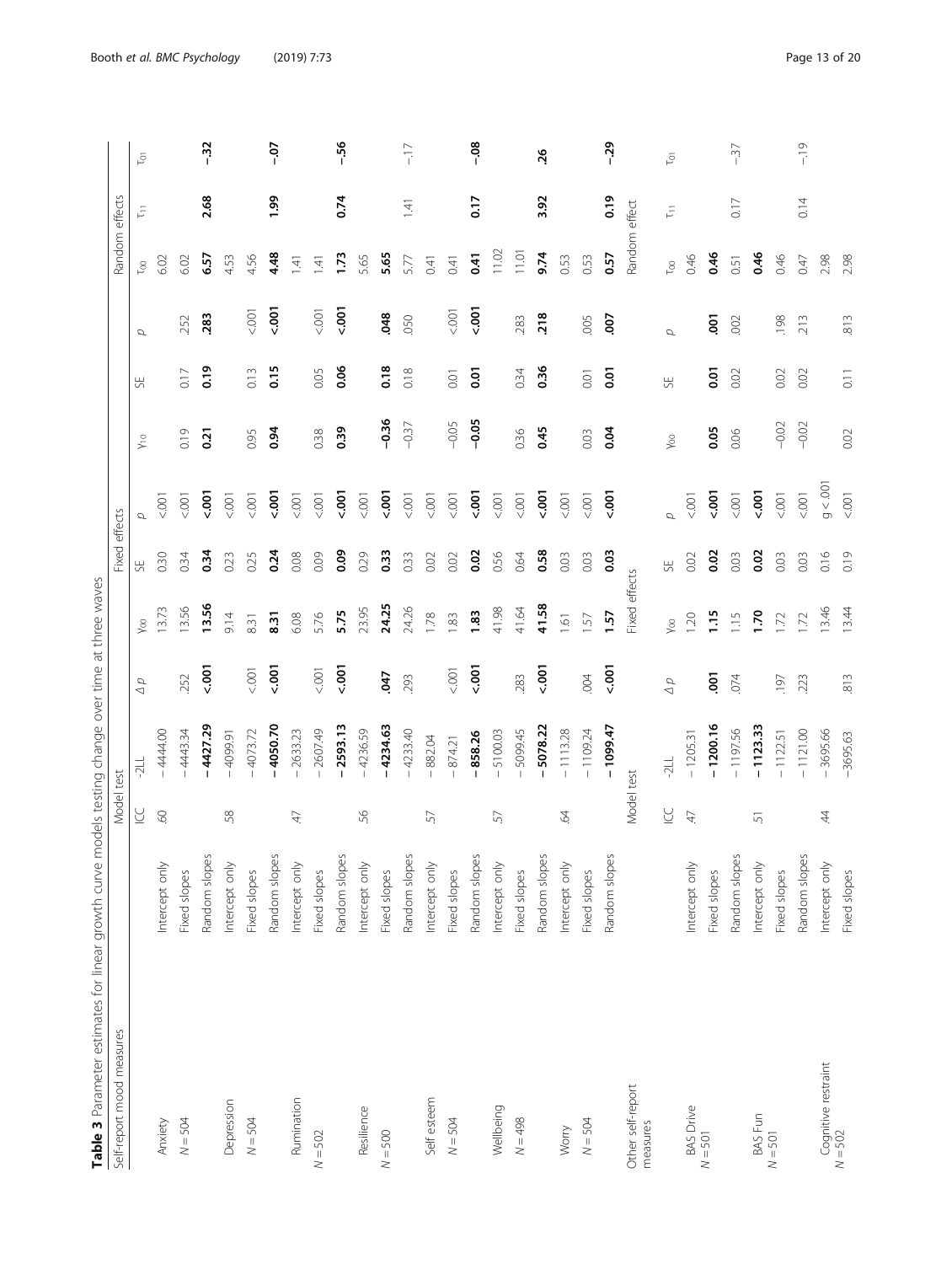| Self-report mood measures         |                | Model test    |            |                   |               | Fixed effects  |             |                                     |                |                | Random effects |                |                    |
|-----------------------------------|----------------|---------------|------------|-------------------|---------------|----------------|-------------|-------------------------------------|----------------|----------------|----------------|----------------|--------------------|
|                                   | Random slopes  |               | 3679.59    | 5001              | 13.44         | 0.18           | $500 - 7$   | 0.01                                | 0.13           | 933            | 3.09           | 1.67           | $-22$              |
| $Emotional$ eating<br>$N = 502$   | Intercept only | 45            | 3038.18    |                   | 5.81          | 0.10           | 5001        |                                     |                |                | 1.83           |                |                    |
|                                   | Fixed slopes   |               | 3017.20    | $500 - 75$        | 5.41          | 0.11           | 5001        | 0.45                                | 0.07           | 5.001          | 1.84           |                |                    |
|                                   | Random slopes  |               | 3007.83    | $500 - 7$         | 5.41          | $\overline{0}$ | $500 -$     | 0.45                                | 0.07           | 500            | 1.83           | 0.80           | 두                  |
| Uncontrolled eating               | Intercept only | $\ddot{ }$    | $-4004.05$ |                   | 20.47         | 0.22           | 5001        |                                     |                |                | 4.10           |                |                    |
| $N = 501$                         | Fixed slopes   |               | 3991.11    | 5.001             | 19.83         | 0.25           | 5001        | 0.74                                | 0.14           | 5001           | 4.12           |                |                    |
|                                   | Random slopes  |               | 3987.04    | $\frac{21}{2}$    | 19.82         | 0.26           | $500 - 70$  | 0.76                                | 0.15           | $500 - 700$    | 4.52           | 1.56           | $-36$              |
| Lack of Perseverance              | Intercept only | 42            | 967.906    |                   | 2.11          | 0.02           | 5001        |                                     |                |                | 0.35           |                |                    |
| $N = 504$                         | Fixed slopes   |               | 961.947    | $500 - 7$         | 2.15          | 0.02           | $500 - 700$ | $-0.05$                             | 0.01           | $500 - 7$      | 0.35           |                |                    |
|                                   | Random slopes  |               | 959.146    | $\overline{5}$    | 2.15          | 0.02           | 5001        | $-0.05$                             | 0.01           | 5001           | 0.40           | 0.15           | $-48$              |
| Lack of premeditation             | Intercept only | 45            | 903.034    |                   | 2.23          | 0.02           | 5001        |                                     |                |                | 0.35           |                |                    |
| $N = 504$                         | Fixed slopes   |               | $-889.513$ | $500 - 700$       | 2.29          | 0.02           | 500         | $-0.07$                             | 0.01           | 500            | 0.35           |                |                    |
|                                   | Random slopes  |               | 888.698    | 442               | 2.29          | 0.02           | 5001        | $-0.07$                             | 0.02           | 5.001          | 0.37           | 0.09           | $-36$              |
| Negative urgency                  | Intercept only | 54            | $-1057.69$ |                   | 2.52          | 0.02           | 5001        |                                     |                |                | 0.45           |                |                    |
| $N = 504$                         | Fixed slopes   |               | $-1052.65$ | $\overline{5}$    | 2.48          | 0.03           | $500 -$     | 0.05                                | 0.01           | $\overline{5}$ | 0.45           |                |                    |
|                                   | Random slopes  |               | $-1046.61$ | 002               | 2.48          | 0.03           | $500 - 2$   | 0.05                                | 0.01           | .003           | 0.46           | 0.16           | $-17$              |
| Sensation seeking                 | Intercept only | 73            | $-1103.82$ |                   | 2.96          | 0.03           | $500 - 75$  |                                     |                |                | 0.62           |                |                    |
| $N = 504$                         | Fixed slopes   |               | $-1102.97$ | 061.              | 2.98          | 0.03           | 5001        | $-0.02$                             | 0.01           | 191            | 0.62           |                |                    |
|                                   | Random slopes  |               | $-1096.78$ | .002              | 2.98          | 0.03           | $500 - 75$  | $-0.02$                             | 0.01           | .172           | 0.64           | 0.17           | <u>ှ</u>           |
| Negative life events<br>$N = 503$ | Intercept only | $\frac{8}{3}$ | 3604.32    |                   | 5.34          | 0.15           | $500 - 75$  |                                     |                |                | 2.74           |                |                    |
|                                   | Fixed slopes   |               | 3602.05    | .033              | 5.53          | 0.17           | $<.001$     | $-0.21$                             | 0.10           | .033           | 2.74           |                |                    |
|                                   | Random slopes  |               | 3598.19    | 021               | 5.53          | 0.18           | $500 - 7$   | $-0.22$                             | $\frac{1}{2}$  | 030            | 3.09           | 0.64           | -.65               |
| Risk involvement                  | Intercept only | 57            | 2803.55    |                   | 4.19          | 0.09           | 5.001       |                                     |                |                | 1.80           |                |                    |
| $N = 503$                         | Fixed slopes   |               | 2722.83    | 5.001             | 2.94          | 0.13           | 5001        | 0.67                                | 0.05           | 5001           | 1.88           |                |                    |
|                                   | Random slopes  |               | $-2707.75$ | $500 - 7$         | 2.93          | 0.13           | $500 - 75$  | 0.68                                | 0.05           | $500 - 7$      | 1.96           | 0.66           | $-34$              |
| Victimisation                     | Intercept only | δŠ.           | 4294.59    |                   | 9.96          | 0.29           | 5.001       |                                     |                |                | 5.61           |                |                    |
| $N = 503$                         | Fixed slopes   |               | $-4293.69$ | .182              | 10.16         | 0.32           | 5001        | $-0.24$                             | 0.18           | .182           | 5.61           |                |                    |
|                                   | Random slopes  |               | $-4289.18$ | $\overline{5}$    | 10.16         | 0.33           | $500 - 7$   | $-0.24$                             | 0.19           | <b>S61</b>     | 6.01           | 1.99           | $\overline{3}$     |
| Behavioural measures              |                | Model test    |            |                   | Fixed effects |                |             |                                     |                |                | Random effects |                |                    |
|                                   |                | $\subseteq$   | $-21$      | $\sigma_{\nabla}$ | $\sqrt{8}$    | SE,            | d           | $\mathsf{Y}^{\mathsf{1}\mathsf{0}}$ | 55             | σ              | $\tau_{00}$    | $\bar{t}$      | $\bar{\mathbb{S}}$ |
| Memory bias $N = 504$             | Intercept only | $\ddot{A}$    | $-732.596$ |                   | $-0.39$       | 0.02           | $<001$      |                                     |                |                | 0.30           |                |                    |
|                                   | Fixed slopes   |               | $-689.730$ | $\leq 001$        | $-0.48$       | $0.02\,$       | $\leq$ .001 | 0.10                                | 0.01           | 5001           | 0.31           |                |                    |
|                                   | Random slopes  |               | $-686.670$ | .046              | $-0.48$       | 0.02           | $500 - 700$ | 0.10                                | $\overline{0}$ | 5001           | 0.33           | $\overline{5}$ | ៊ុ                 |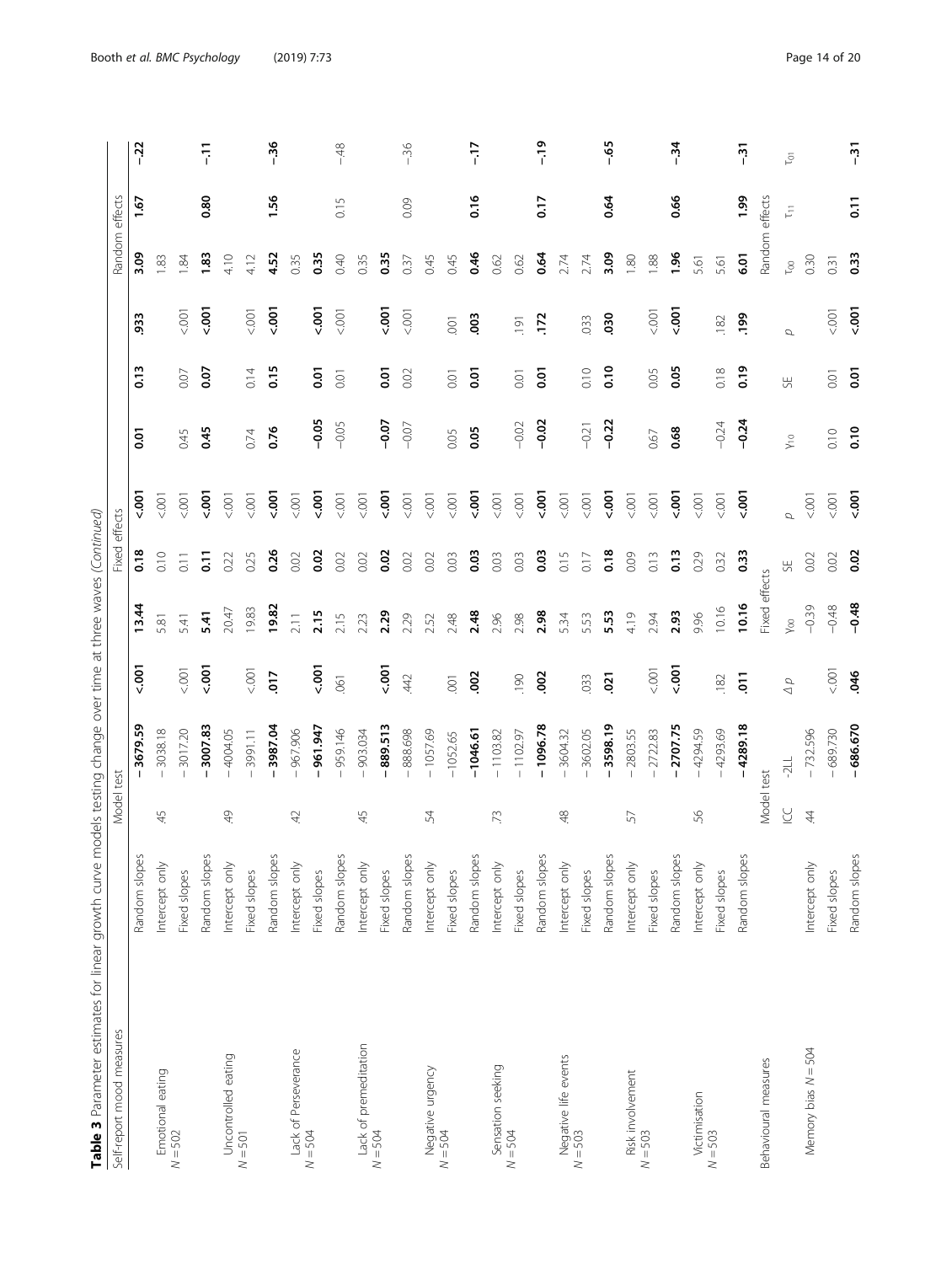| Table 3 Parameter estimates for linear growth curve |                |            | models testing change over time at three waves (Continued) |                |                 |               |         |         |      |                |                |      |       |
|-----------------------------------------------------|----------------|------------|------------------------------------------------------------|----------------|-----------------|---------------|---------|---------|------|----------------|----------------|------|-------|
| Self-report mood measures                           |                | Model test |                                                            |                |                 | Fixed effects |         |         |      |                | Random effects |      |       |
| Non-social interpretation bias $N = 504$            | Intercept only |            | $-1794.36$                                                 |                | $-0.41$         |               |         |         |      |                | 0.70           |      |       |
|                                                     | Fixed slopes   |            | $-1788.87$                                                 | coor           | $-0.34$         | 0.04          | 5<br>ខុ | $-0.08$ | 0.02 | 5001           | 0.70           |      |       |
|                                                     | Random slopes  |            | $-1786.81$                                                 | .128           | $-0.34$         | 0.04          | - 001   | $-0.08$ | 0.02 | $\overline{5}$ | 0.75           | 0.23 | $-30$ |
| Social interpretation bias $N = 504$                | ntercept only  | 54         | $-2021.78$                                                 |                | $\overline{61}$ | 0.05          | 00.     |         |      |                | l<br>GO        |      |       |
|                                                     | Fixed slopes   |            | $-2018.65$                                                 | $\frac{2}{10}$ | 0.68            | 0.05          | 1001    | $-0.07$ | 0.03 | $\frac{2}{2}$  | 0.91           |      |       |
|                                                     | Random slopes  |            | $-2005.68$                                                 | $rac{5}{3}$    | 89.0            | 0.05          | 5007    | $-0.07$ | 0.03 | $\overline{0}$ | 0.97           | 0.41 | $-30$ |

**More**: Bold indicates best fitting model; only variables that showed high stability were modelled; /CC = Intraclass Correlation Coefficient from the intercept only model; –2LL = Log-likelihood value; *Δ p = p-*value for<br>c Note: Bold indicates best fitting model; only variables that showed high stability were modelled; ICC = Intraclass Correlation Coefficient from the intercept only model; −2LL = Log-likelihood value; Δ p = p-value for change in model fit; SE = Standard Error; γ<sub>00</sub> = Intercept; γ<sub>10</sub> = Slope; τ<sub>01</sub> = Slope variance; τ<sub>11</sub> = Slope variance; τ<sub>01</sub> = Covariance between random effects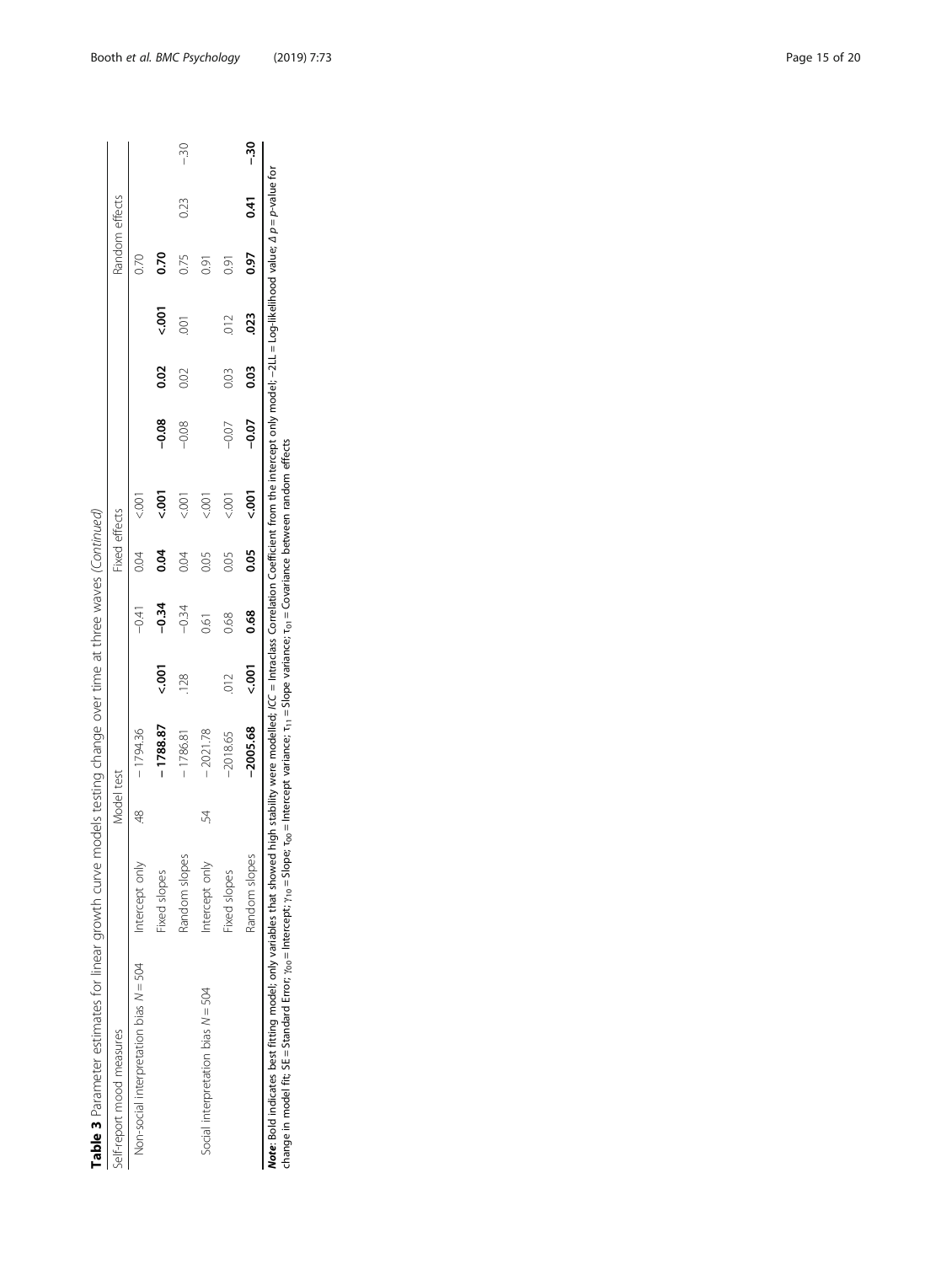the slope variance  $(\tau_{11})$ , and *(iii)* their covariance  $(\tau_{01})$ . All models show intercept variance, but only the random slopes model shows slope variance and covariance. Positive covariance suggests that a high score at baseline predicts an increasing score over time. Negative covariance suggests that a high score at baseline predicts a decreasing score over time.

Anxiety was best described by the random slopes model and there was no change in average scores across waves,  $\gamma_{00} = 13.56$ ,  $p < .001$ ,  $\gamma_{10} = 0.21$ ,  $p = .283$ . Depression was best described by the random slopes model and there was an increase in scores from baseline,  $\gamma_{00} = 8.31$ ,  $p < .001$ ,  $\gamma_{10} = 0.94$ ,  $p < .001$ . Rumination was best described by the random slopes model and there was an increase in scores from baseline,  $γ<sub>00</sub> = 5.75, p < .001, γ<sub>10</sub> = 0.39, p < .001$ . Resilience was best described by the fixed slopes model and there was no change observed across waves, γ<sub>00</sub> = 24.25, *p* < .001,  $\gamma_{10}$  = -0.36, p = .048. Self-esteem was best described by the random slopes model and there was a decrease in scores from baseline,  $γ_{00} = 1.83$ ,  $p < .001$ ,  $γ_{10} = -$ 0.05,  $p < .001$ . Wellbeing was best described by the random slopes model and there was no change in scores across waves,  $\gamma_{00} = 41.58$ ,  $p < .001$ ,  $\gamma_{10} = 0.45$ ,  $p = .218$ . Worry was best described by the random slopes model and there was a marginal increase in scores from baseline,  $\gamma_{00} = 1.57$ ,  $p < .001$ ,  $\gamma_{10} = 0.04$ ,  $p = .007$ . In sum, for the self-report mood variables that showed change, this was reflected by mood worsening across waves.

BAS Drive was best described by the fixed slopes model and there was an increase in average scores from baseline,  $\gamma_{00} = 1.15$ ,  $p < .001$ ,  $\gamma_{10} = 0.05$ ,  $p = .001$ . BAS Fun was best described by the intercept only model, therefore no fixed or random effects were observed. Cognitive restraint was best described by the random slopes model and there was no change observed across waves,  $\gamma_{00} = 13.44$ ,  $p < .001$ ,  $\gamma_{10} = 0.01$ ,  $p = .933$ . Emotional eating was best described by the random slopes model and there was an increase in scores from baseline,  $γ_{00} = 5.41, p < .001, γ_{10} = 0.45, p < .001$ . Uncontrolled eating was best described by the random slopes model and there was an increase in scores from baseline,  $\gamma_{00}$  = 19.82, *p* < .001,  $γ_{10} = 0.76$ , *p* < .001. Lack of perseverance was best described by the fixed slopes model and there was a decrease in scores from baseline,  $\gamma_{00}$  = 2.15,  $p < .001$ , γ<sub>10</sub> = -0.05,  $p < .001$ . Lack of premeditation was best described by the fixed slopes model and there was a decrease in scores from baseline,  $\gamma_{00} = 2.29$ ,  $p < .001$ ,  $\gamma_{10}$  = -0.07,  $p < .001$ . Negative urgency was best described by the random slopes model and there was an increase in scores from baseline,  $\gamma_{00} = 2.48$ ,  $p < .001$ ,  $\gamma_{10}$  = 0.05,  $p$  = .003. Sensation seeking was best described by the random slopes model and there was no change

observed across waves,  $\gamma_{00} = 2.98$ ,  $p < .001$ ,  $\gamma_{10} = -0.02$ ,  $p = 0.172$ . Negative life events was best described by the random slopes model and there was no change observed across waves,  $\gamma_{00} = 5.53$ ,  $p < .001$ ,  $\gamma_{10} = -0.22$ ,  $p = .030$ . Risk involvement was best described by the random slopes model and there was an increase in scores from baseline,  $\gamma_{00} = 2.93$ ,  $p < .001$ ,  $\gamma_{10} = 0.68$ ,  $p < .001$ . Victimisation was best described by the random slopes model and there was no change observed across waves,  $\gamma_{00}$  = 10.16,  $p < .001$ ,  $\gamma_{10} = -0.24$ ,  $p = .199$ .

Memory bias was best described by the random slopes model and there was an increase in average scores from baseline,  $\gamma_{00} = -0.48$ ,  $p < .001$ ,  $\gamma_{10} = 0.10$ ,  $p < .001$ , reflecting an increase in negative bias across waves. Non-social interpretation bias was best described by the fixed slopes model and there was a decrease in scores from baseline,  $\gamma_{00}$  = -0.34, p < .001,  $\gamma_{10}$  = -0.08, p < .001, reflecting a decrease in negative bias across waves. Social interpretation bias was best described by the random slopes model and there was no change in scores across waves,  $\gamma_{00} = 0.68$ ,  $p < .001$ ,  $\gamma_{10} = -0.07$ ,  $p = .023$ .

# **Discussion**

The current paper presents the CogBIAS-L-S cohort profile and examines stability and change in a wide range of psychological variables that were assessed across three waves of data collection. This study is one of the largest to track cognitive and emotional development across early to middle adolescence. Over 500 UK secondary school students participated in the study and completed repeated assessments at three waves, spaced approximately 12 to 18 months apart. A large proportion of the sample was retained, as none of the schools dropped out of the study. In total, we observed a 19% drop-out rate by Wave 3. The small amount of attrition was related to pupils either leaving the school, or being absent on the day of testing. Slightly more female participants were retained in the final sample. We observed substantial differential stability in our measures, as individual differences were largely maintained over time. Differential stability was greater for the selfreport, compared to the behavioural measures, which could partly be explained by low measurement reliability reflected in some of the behavioural measures. We also observed adolescent-typical developmental changes, which were in line with our expectations, reflected by:  $(i)$  worsening mood outcomes,  $(ii)$  increasing impulsivity-related behaviour, and *(iii)* improvements in executive functions.

Reliability was assessed by examining the internal consistency of the measures, as lack of differential stability across waves could simply reflect poor measurement reliability. Across the self-report mood and other measures, internal consistency was very good.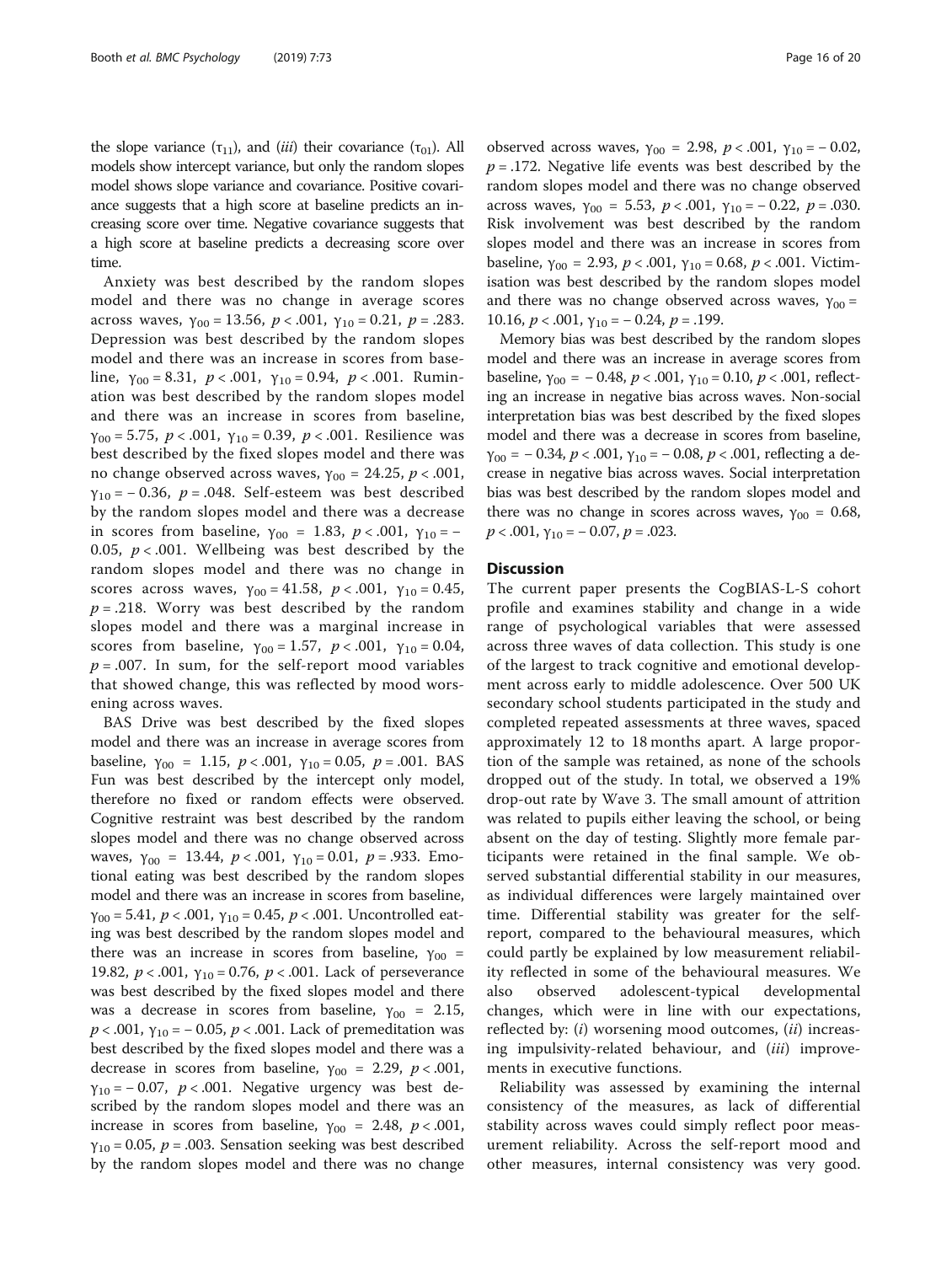Only the Separation Anxiety subscale from the RCADS-SF [[34](#page-19-0)] did not reach a high level. This was likely due to the fact that the scale was designed to assess anxiety as a total score, therefore the subscales may not contain enough items to reflect good levels of internal consistency. For the behavioural measures, internal consistency could only be examined for the Interpretation Bias variables (using McDonald's  $\omega$ ), and the RT based measures, using split-half estimates. Unfortunately, internal consistency could not be examined for the count based measures, such as the BART and the Memory Bias task. Overall, internal consistency for the behavioural measures was low, as only the Negative Social variable from the AIBQ reached a high level. The Dot-Probe variables showed the lowest level of internal consistency, as estimates were non-significant in most cases. However, there was a trend for improvements in internal consistency across waves, which may have reflected improvements in attention control, which is characteristic of this period of development [\[11](#page-18-0)].

Differential stability in the measures was examined in order to assess the stability of individual differences across waves. High levels of stability were observed for all but one of the self-report mood measures. The Distraction subscale from the CRSS [\[39\]](#page-19-0) did not show high stability across waves, suggesting that this particular construct is not stable across early to middle adolescence. The other self-report measures showed less stability than the mood measures, although individual differences were still largely maintained over time, as only four of the variables did not reach a high level. The variables that did not reach a high level of stability were: BIS, BAS-RR, Positive Life Events, and Pain Catastrophising. We did not expect Positive Life Events to be particularly stable, as it is a measure of life experiences, which are somewhat independent from individuals [\[69](#page-19-0)]. However, Negative Life Events did show high stability across waves, suggesting that individuals who experienced negative life events were likely to experience similar levels of negative life events in subsequent years. This could be explained by the experience of harsh and volatile family relationships, which would be likely to persist throughout adolescence.

For the behavioural measures, less stability was observed, as only Memory bias and the Interpretation bias variables reached a high level. The measures that were not stable included the BART (risk-taking), the Dot-Probe variables, Flanker Interference, and Food Approach Bias. In sum, we observed substantial differential stability in the self-report measures and less stability in the behavioural measures. It could be argued that the self-report variables are more trait based measures, while the behavioural variables are more state based, which could partly explain the lower stability observed for the behavioural measures. The instability of the behavioural measures could also have been more pronounced due to adolescent-typical developmental changes in the brain affecting cognitive functions, such as attention control and processing speed [\[2,](#page-18-0) [9](#page-18-0), [10](#page-18-0)]. However, the RT based measures also showed poor internal consistency, calling into question the reliability of these tasks for assessing individual differences [\[31](#page-18-0)]. The Dot-probe variables showed no internal consistency and no differential stability, therefore future research should be very cautious about making inferences from this data.

In order to explore the data further, normative stability was examined with linear growth curve models for all continuous variables that showed high differential stability across three waves. For the self-report mood measures, we found that Depression, Rumination, and Worry increased across waves. Therefore, across the sample, these mood variables showed a worsening effect over time. We also found that Self-esteem decreased across waves, which reflected the same pattern of worsening mood over time. Although, Anxiety, Resilience and Wellbeing showed no significant change across waves. The decrease in mood that was observed supports previous research, as depression onset has been shown to peak at around 15 years of age [[70\]](#page-19-0). While previous research suggests that anxiety onset typically occurs much earlier, in childhood and early adolescence [[3\]](#page-18-0). This could explain why we did not observe any increase in anxiety, as our sample were around 13 years of age at Wave 1, therefore anxiety onset may have already peaked. Our results suggest that early adolescence may be a critical period for the delivery of mood interventions, which focus on decreasing depression, rumination and worry, as well as increasing self-esteem. The random slopes model provided the best fit to the data in most cases, showing that individual variability in change was substantial. Future research should attempt to explore this random growth, by conducting growth mixture models, which can identify different classes of individuals based on individual growth trajectories [\[30](#page-18-0)].

For the other self-report variables, we found a decrease in Lack of Perseverance and Lack of Premeditation across waves. We also found an increase in BAS Drive across waves. This could have been explained by the development of better executive functions, such as planning and goalsetting, which is typical during adolescence [\[10](#page-18-0)]. Yet, we found an increase in levels of impulsive behaviour, including Negative urgency, Emotional eating, Uncontrolled eating, and Risk involvement. This also reflects adolescent-typical behaviour, such as the dual-systems model, which proposes that protracted neural development in the prefrontal cortex contributes to increasing levels of risk-taking during adolescence [[7](#page-18-0)–[9\]](#page-18-0). Substantial individual variability in change was observed, as most variables were best explained by the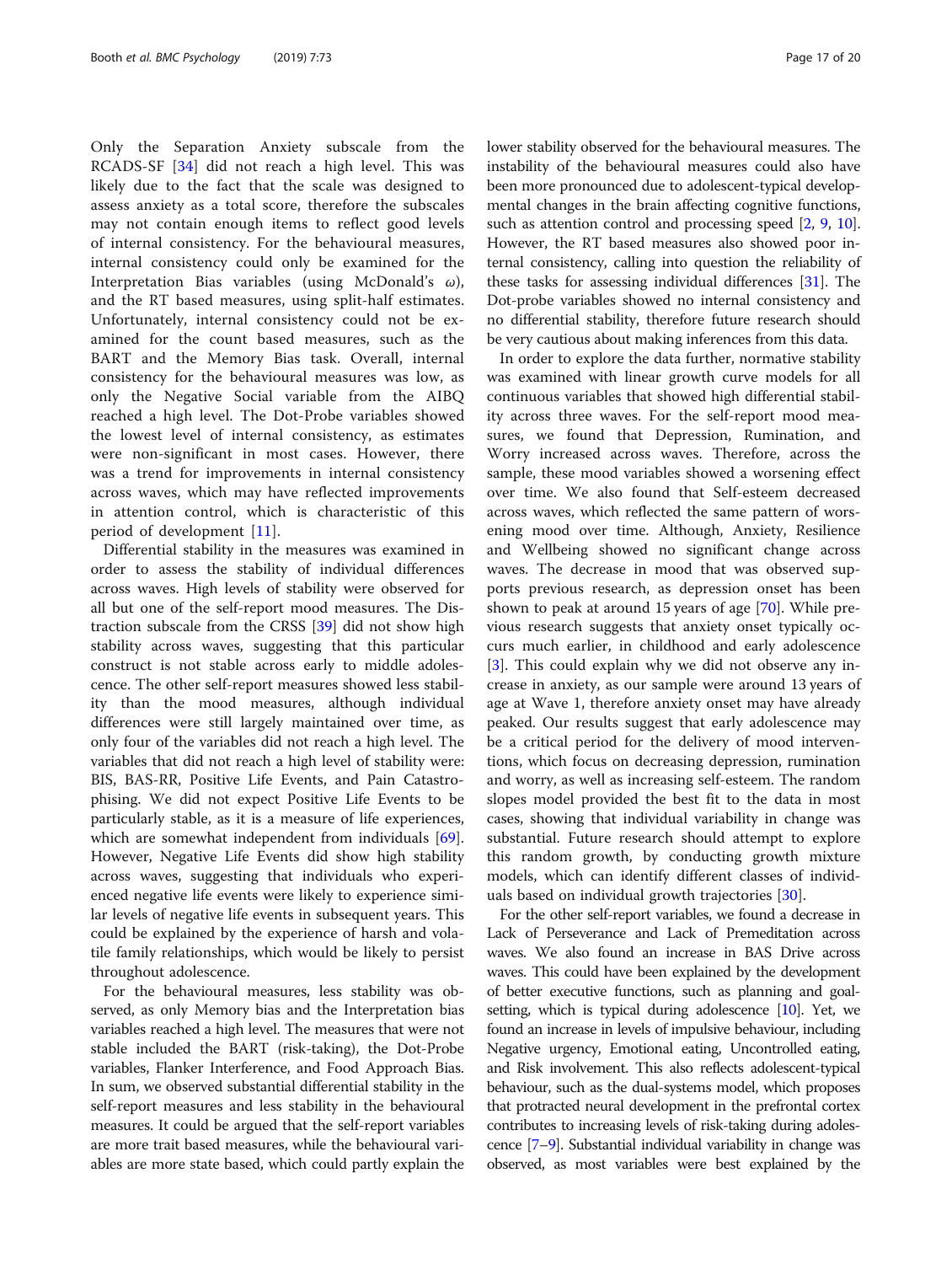random slopes model, which could justify further growth mixture analyses. However, Lack of Premeditation, Lack of Perseverance, and BAS Drive, were best explained by the fixed slopes model, suggesting that most of the sample changed in the same direction for these variables.

For the behavioural measures, we found an increase in Memory Bias, as participants developed more of a negative memory bias across waves. This reflected the same pattern as the self-report mood measures, which showed a worsening mood effect over time. However, we found a decrease in Non-social Interpretation Bias, as participants developed less of a negative bias over time. We found no significant change in Social Interpretation Bias across waves. To our knowledge, no previous studies have examined the longitudinal development of cognitive biases in normative adolescent samples. Yet, previous research has suggested that memory bias is a construct that is particularly relevant to depression, while interpretation bias is relevant to both anxiety and depression [[71\]](#page-19-0). This could partly explain why we found an increase in memory bias, but not for interpretation bias. Although beyond the scope of the current paper, these findings could be explored further, by examining the co-development of cognitive biases and symptoms of anxiety and depression, to understand these pathways better.

## Strengths and limitations

To our knowledge, CogBIAS-L-S is the largest study of its kind, investigating the development of cognitive biases in relation to emotional vulnerability and resilience in a normative adolescent sample. A wide range of measures were assessed, capturing multiple aspects of psychological functioning, with a primary focus on mood variables. The study did not rely solely on self-report measures, as a range of behavioural measures were also assessed, which could highlight potential mechanisms underlying mental health outcomes. We tested and retained a large sample across three waves and found substantial variability in the measures, which will allow for further analyses on the complex interplay between measures over time. For example, much variability in anxiety and depressive symptoms was observed, with a substantial proportion (around 20%) of the sample reaching clinical levels, based on previous cut-off scores [[72\]](#page-19-0). Therefore, CogBIAS-L-S provides a rich source of data, which has the potential to advance current knowledge of adolescent psychological development, particularly that of cognitive biases.

Some limitations of the study should be noted. While the inclusion of behavioural measures was a strength of the study, unfortunately many of these showed low reliability. For example, the Dot-probe variables showed no internal consistency (i.e., non-significant), as well no

differential stability, which was likely due to lack of measurement reliability. Therefore, making inferences about attentional biases will be problematic in future studies. This finding has been reported in the literature recently, therefore future researchers should consider using alternative measures of attentional bias, or find ways to improve the reliability of the Dot-probe task [[73\]](#page-19-0). We advocate the reporting of reliability in all studies using behavioural measures, in the same way that reliability is reported for self-report measures, as this will advance and improve measures going forward [[74](#page-19-0)]. The other behavioural measures did show some degree of internal consistency and differential stability, albeit less than the self-report measures. Consistent reporting of behavioural task reliability in future studies will allow researchers to develop criteria for judging adequate levels of reliability, which may not be comparable to selfreport measures.

Data was collected in a group setting, which may have led to distraction or even demand characteristics, due to participants sitting next to their peers. Although, measures were taken to reduce this possibility. Sessions were conducted in exam conditions and participants were instructed not to talk or look at their peer's computer screens. The test sessions were quite long and included a lot of measures, therefore fatigue may have been experienced by some participants. Not all participants were able to finish the test battery for this reason. We also experienced some IT issues, which resulted in missing data at various stages of the assessment battery, although attempts were made to recover as much missing data as possible.

# **Conclusions**

CogBIAS-L-S represents a three-wave longitudinal study investigating psychological development across early to middle adolescence. A wide range of psychological variables were assessed, including many mood and impulsivity-related selfreport and cognitive behavioural measures. Substantial differential stability was observed, as individual differences were largely maintained across waves, in line with classical test theory. This was especially true for the self-report measures, in comparison to the behavioural measures, which showed lower stability across waves. The substantial differential stability observed suggests that many mood and impulsivity-related behaviours show onset in early adolescence. This highlights a potential intervention window at the beginning of secondary school, before psychological characteristics become particularly stable. Some sample level normative changes were observed across waves. We found a pattern reflecting worsening mood (e.g., increasing levels of depression and rumination), increasing impulsivity-related behaviour (e.g., risk-taking and uncontrolled eating), as well as improvements in executive functions (e.g., planning and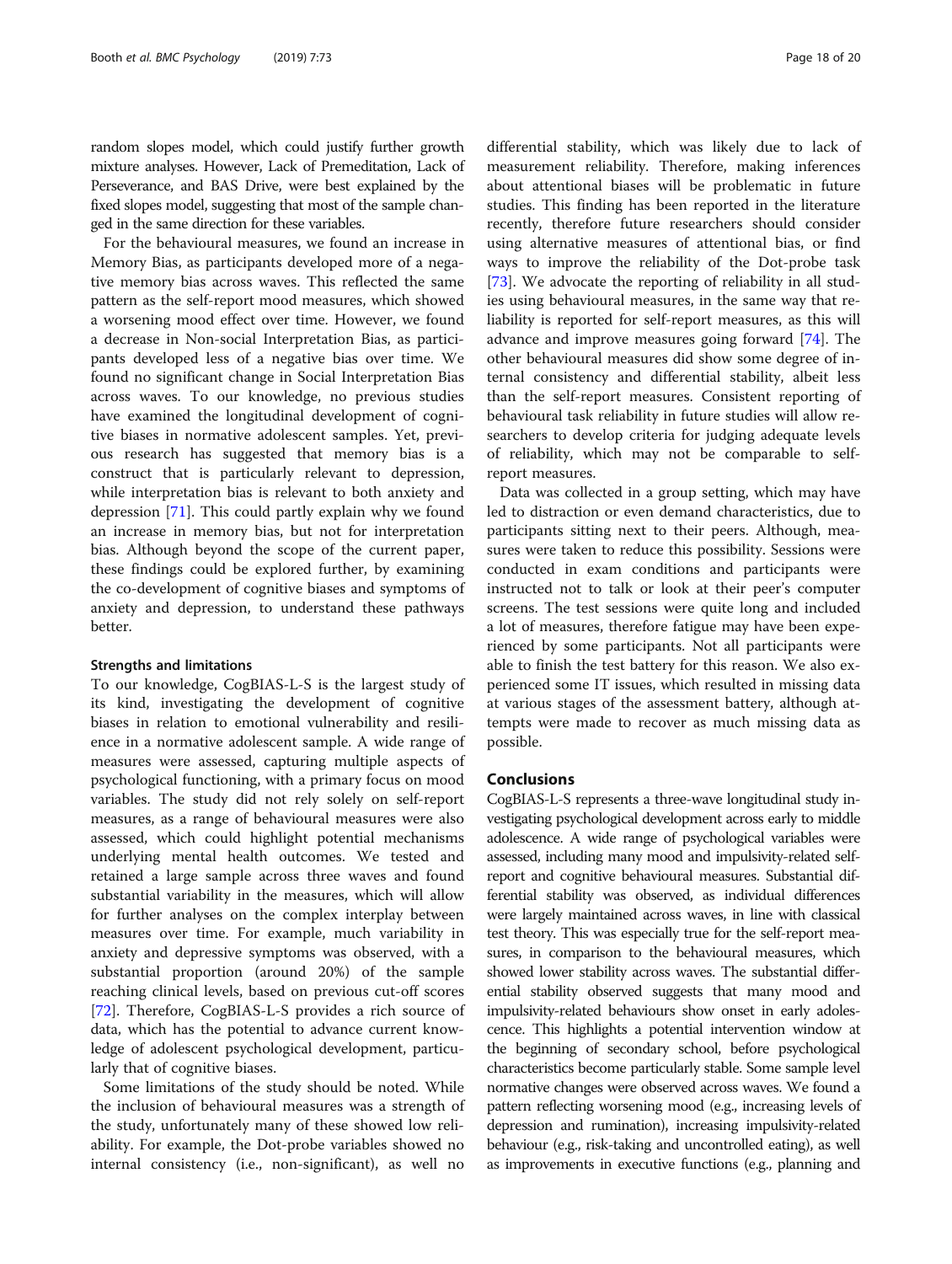<span id="page-18-0"></span>control). Future studies will investigate predictive associations between the variables, as well as combining analyses with the genome-wide data that has been collected. It is hoped that our results will advance the literature on risk and protective pathways during adolescence. Beyond that, it has the potential to contribute to the development of new interventions designed to improve mood and impulsivity-related outcomes for adolescents.

#### Acknowledgements

We would like to acknowledge all members of staff who helped with testing at the schools. Teachers who organised testing sessions, computing staff who set up our programs and pupils who took part, made this research project possible and a joy to conduct.

#### Authors' contributions

EF was awarded an ERC Advanced Investigator Award to conduct the study. CB coordinated the beginning of the study and programmed the measures. CB, AS, SP and LH collected the data. CB prepared the current paper and conducted the analyses. All authors provided feedback on the manuscript. All authors read and approved the final manuscript.

#### Funding

This work was supported by the European Research Council (ERC) under the European Union's Seventh Framework Programme (FP7/2007–2013) ERC grant agreement no: 324176.

#### Availability of data and materials

The datasets used and/or analysed during the current study will be made available from the Principal Investigator, Professor Elaine Fox, upon reasonable request.

## Ethics approval and consent to participate

Ethical approval was obtained from the National Health Service (NHS) National Research Ethics Service (NRES), which provided approval to collect genetic material as well as administering psychological measures. The study received ethical approval from the NRES Committee South Central (14/SC/ 0128) on the 30th September 2014 (Project ID: 141833). Written consent was obtained from parent consent forms and adolescent assent forms for each participant.

#### Consent for publication

Consent to publish research findings was obtained from parent consent forms and adolescent assent forms, with the explanation that data would be analysed at a group level, which would not identify the identity of any individual participant or school taking part.

#### Competing interests

The authors declare that they have no competing interests.

#### Author details

<sup>1</sup>Department of Experimental Psychology, University of Oxford, Anna Watts Building Radcliffe Observatory Quarte, Woodstock Road, Oxford OX2 6GG, UK. <sup>2</sup>Department of Anesthesiology, Perioperative, and Pain Medicine, Stanford University School of Medicine, 1070 Arastradero Road, Palo Alto, CA 94304, USA.

# Received: 28 April 2019 Accepted: 9 October 2019

#### References

- 1. Fuhrmann D, Knoll LJ, Blakemore SJ. Adolescence as a sensitive period of brain development. Trends Cogn Sci. 2015;19(10):558–66.
- 2. Casey BJ, Jones RM, Hare TA. The adolescent brain. Ann N Y Acad Sci. 2008; 1124(1):111–26.
- 3. Merikangas KR, et al. Lifetime prevalence of mental disorders in US adolescents: results from the National Comorbidity Survey Replication– Adolescent Supplement (NCS-A). J Am Acad Child Adolesc Psychiatry. 2010; 49(10):980–9.
- 4. NHSdigital. Mental Health of Children and Young People in England. 2017; Available from: [https://digital.nhs.uk/data-and-information/publications/](https://digital.nhs.uk/data-and-information/publications/statistical/mental-health-of-children-and-young-people-in-england/2017/2017) [statistical/mental-health-of-children-and-young-people-in-england/2017/2017.](https://digital.nhs.uk/data-and-information/publications/statistical/mental-health-of-children-and-young-people-in-england/2017/2017)
- 5. NHSdigital. Mental Health of Children and Young People in Great Britain. 2004; Available from: [https://files.digital.nhs.uk/publicationimport/pub06xxx/](https://files.digital.nhs.uk/publicationimport/pub06xxx/pub06116/ment-heal-chil-youn-peop-gb-2004-rep1.pdf) [pub06116/ment-heal-chil-youn-peop-gb-2004-rep1.pdf](https://files.digital.nhs.uk/publicationimport/pub06xxx/pub06116/ment-heal-chil-youn-peop-gb-2004-rep1.pdf).
- 6. Pfefferbaum A, et al. Adolescent development of cortical and white matter structure in the NCANDA sample: role of sex, ethnicity, puberty, and alcohol drinking. Cereb Cortex. 2016;26(10):4101–21.
- 7. Shulman EP, et al. The dual systems model: review, reappraisal, and reaffirmation. Dev Cogn Neurosci. 2016;17:103–17.
- 8. Crone EA, Dahl RE. Understanding adolescence as a period of social–affective engagement and goal flexibility. Nat Rev Neurosci. 2012;13(9):636–50.
- 9. Arain M, et al. Maturation of the adolescent brain. Neuropsychiatr Dis Treat. 2013;9:449–61.
- 10. Anderson P. Assessment and development of executive function (EF) during childhood. Child Neuropsychol. 2002;8(2):71–82.
- 11. Anderson VA, et al. Development of executive functions through late childhood and adolescence in an Australian sample. Dev Neuropsychol. 2001;20(1):385–406.
- 12. Blakemore SJ. Avoiding social risk in adolescence. Curr Dir Psychol Sci. 2018; 27(2):116–22.
- 13. Knoll LJ, et al. Social influence on risk perception during adolescence. Psychol Sci. 2015;26(5):583–92.
- Nelson EE, Jarcho JM, Guyer AE. Social re-orientation and brain development: an expanded and updated view. Dev Cogn Neurosci. 2016;17:118–27.
- 15. Powers A, Casey BJ. The adolescent brain and the emergence and peak of psychopathology. J Infant Child Adolescent Psychotherapy. 2015;14(1):3–15.
- 16. Platt B, Cohen-Kadosh K, Lau JYF. The role of peer rejection in adolescent depression. Depression Anxiety. 2013;30(9):809–21.
- 17. Yap MBH, et al. Parental factors associated with depression and anxiety in young people: A systematic review and meta-analysis. J Affect Disord. 2014;156:8–23.
- 18. Goodyer I, Kolvin I, Gatzanis S. Recent undesirable life events and psychiatric disorder in childhood and adolescence. Br J Psychiatry. 1985;147(5):517–23.
- 19. Assary, E., et al. Gene-environment interaction and psychiatric disorders: Review and future directions. In Seminars in cell & developmental biology. 2017. Elsevier.
- 20. Lau JYF, Waters AM. Annual research review: an expanded account of information-processing mechanisms in risk for child and adolescent anxiety and depression. J Child Psychol Psychiatry. 2016;58(4):387–407.
- 21. Fox E, Beevers CG. Differential sensitivity to the environment: contribution of cognitive biases and genes to psychological wellbeing. Mol Psychiatry. 2016.
- 22. Platt B, et al. A review of cognitive biases in youth depression: attention, interpretation and memory. Cognit Emot. 2017;31(3):462–83.
- 23. Muris P, et al. Rumination and worry in nonclinical adolescents. Cogn Ther Res. 2004;28(4):539–54.
- 24. Sowislo JF, Orth U. Does low self-esteem predict depression and anxiety? A meta-analysis of longitudinal studies. Psychol Bull. 2013;139(1):213.
- 25. Booth C, et al. Uncontrolled eating in adolescents: The role of impulsivity and automatic approach bias for food. Appetite. 2018;120(Supplement C):636–43.
- 26. Havermans RC, et al. Weight, gender, and snack appeal. Eat Behav. 2011; 12(2):126–30.
- 27. Perquin CW, et al. Pain in children and adolescents: a common experience. Pain. 2000;87(1):51–8.
- 28. Lau JYF, et al. Cognitive biases in children and adolescents with chronic pain: A review of findings and a call for developmental research. J Pain. 2018;19(6):589–98.
- 29. Donnellan MB, et al. A three-wave longitudinal study of self-evaluations during young adulthood. J Res Pers. 2007;41(2):453–72.
- 30. Grimm, K.J., N. Ram, and R. Estabrook, Growth modeling : structural equation and multilevel modeling approaches. Methodology in the social sciences. 2017, New York, NY: The Guilford Press.
- 31. Hedge C, Powell G, Sumner P. The reliability paradox: Why robust cognitive tasks do not produce reliable individual differences. Behav Res Methods. 2017:1–21.
- 32. Hoff E, Laursen B, Tardiff T. In: Bornstein MH, editor. Socioeconomic status and parenting, in Handbook of parenting volume 2 biology and ecology of parenting. New Jersey: Lawrence Erlbaum Associates; 2002. p. 231–52.
- 33. Sohr-Preston SL, et al. Parental socioeconomic status, communication, and children's vocabulary development: A third-generation test of the family investment model. Child Dev. 2013;84(3):1046–62.